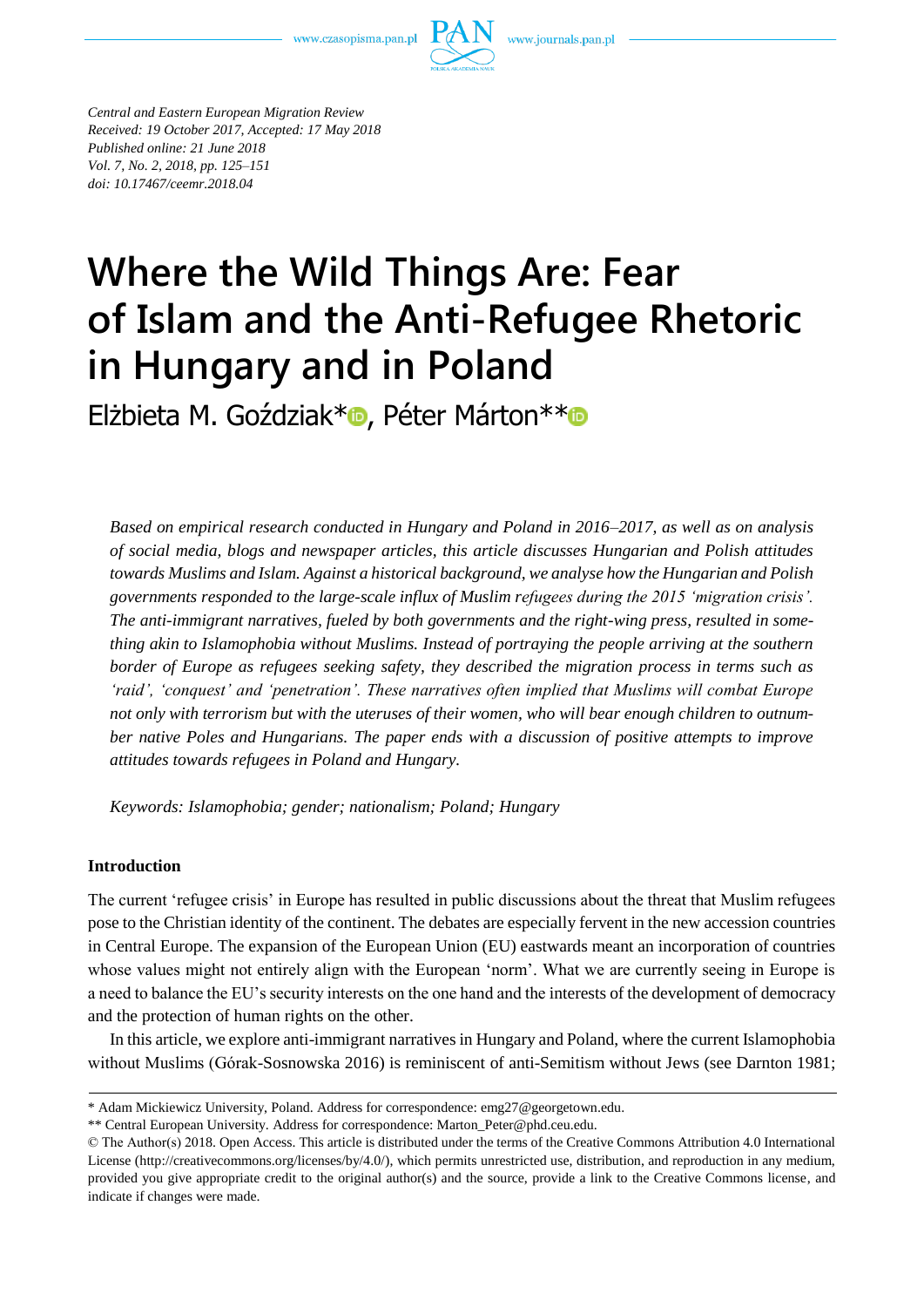

Snyder 2017). The exploratory study that informs this paper is part of the first author's ongoing research agenda on attitudes towards 'The Other' (see Goździak and Nowak 2012) as well as a new project on norms and values in the European migration and refugee crisis (see the project website http://novamigra.eu/). The data sources that form the basis of this article include a literature review of articles published both in peer-reviewed journals and in the Polish and Hungarian popular press and an analysis of narratives posted on Hungarian and Polish social media (Facebook, Twitter, various Listservs). In Hungary, we monitored the Facebook page of '*ELÉG*' (Enough) over a period of two weeks: one week prior and one week after the referendum asking Hungarians to vote whether the country should accept refugees. During this period, page administrators posted between 1 to 10 posts each day, with posting frequency drastically decreasing following the referendum. The last posts to be published on the page prior to 9 pm were recorded, since we assumed that users would be the most active during the evening hours. In Poland, we monitored *Cudzoziemiec – taki sam człowiek jak ty, TAK dla uchodźców* and *NIE dla rasizmu i ksenofobii*. These outlets regularly post articles from local Polish newspapers as well as information about legal action taken against Poles who physically or verbally attacked foreigners. We have also monitored websites such as londynek.net, dublinek.net and Moja Norwegia, where Poles living abroad comment on the migration situation in both Poland and in the countries of their current residence.

Additionally, we conducted some 20 face-to-face ethnographic interviews and several informal conversations with policy-makers and representatives of non-governmental organisations (NGOs) assisting or advocating on behalf of refugees and other forced migrants in Hungary and Poland. The interviews and conversations were conducted in Hungarian, Polish and English depending on the respondents' choice of primary language. Often, the interviews were carried out in a mixture of English and Hungarian or English and Polish. They lasted between 60 and 90 minutes and the informal conversations included both brief encounters lasting a few minutes and longer discussions of 30–60 minutes. In general, the interviewees talked to us 'off the record' and were reluctant to be tape-recorded or cited by name or even institutional affiliation. This is understandable, especially in Hungary, where the Fidesz government has consistently attacked civil society organisations working in the field of migration over previous years. Indeed, following his recent re-election, Viktor Orbán has revamped a legislative proposal for a Russian-style civil society law that would have organisations aiding 'illegal migration' registered as foreign agents, subject to national security screening, and the confiscation of 25 per cent of funds received from abroad (Than 2018).

In analysing the collected materials, we aimed to systematically discover themes and any special characteristics of messages (e.g. particular phrases and, in verbal communication, tone of voice) and to identify the way, in which messages changed over time and varied across mediums and outlets. This analysis was both observational and narrative in nature and relied less on the experimental elements normally associated with scientific research (reliability, validity and generalisability); however, it was particularly productive to pose further hypotheses and research questions (see Downe‐Wamboldt 1992; Krippendorff 1989, 2004; Neuendorf 2002).

Theoretically, this research draws on the work of scholars such as Miller-Idriss (2009), Fox and Miller-Idriss (2008), and Wodak, de Cilia, Reisigl and Liebhart (1999), who are using qualitative interviews to capture ordinary people's articulations of the nation, national identity and national belonging. We have also used the concept of 'The Other' to frame both the data collection and the analysis. This is a concept that is particularly familiar to anthropologists. 'As merchants of the exotic, we have confronted the problem of representing the Other since long before the word was spelled with a capital O' (Sax 1998: 292). The concepts of nation and national identity have played a key role in the anthropological definition of 'The Other' as an object of study. Given the typical emphasis on culture in anthropology, it could be argued that the underlying concept of nation was that of nation-as-people as opposed to nation as a nation-state. Indeed, the relationship between national identity and attitude towards foreigners is determined by the social representation of the nation – i.e. the shared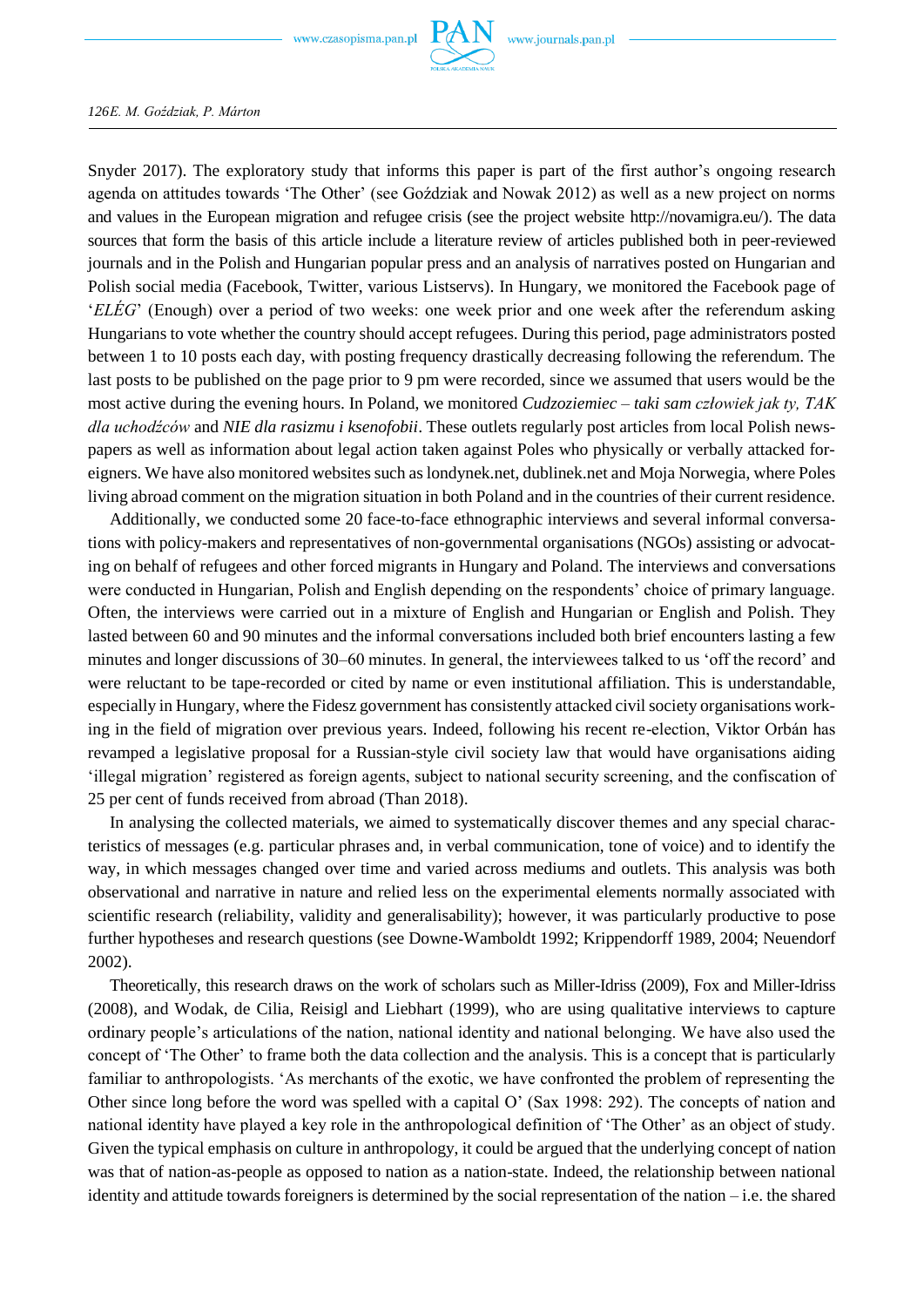

images and beliefs about the national in-group and its relationship to other foreigners (van Dijk 1993). In the case of an ethnic-cultural representation – involving a vision of the nation as a community of people sharing a common cultural heritage – we can expect an intense identification with the nation to coincide with negative attitudes toward foreigners, the latter being perceived as a threat to the national culture. Conversely, in the case of civic representation – involving a vision of the nation as a dynamic community of equal citizens who are bound by and committed to a basic contract irrespective of their cultural heritage – an intense national identity can be expected to coincide with a positive attitude toward foreigners (Billiet, Maddens and Beerten 2003: 242).

Polish and Hungarian history is filled with stories of 'us' and 'them' and recurring conflicts with enemies who have threatened the countries' autonomy (Davies 1981). Zdzisław Mach (1993, 1997) emphasises the importance of the idea of sovereignty in the formation of Polish national identity. Jan Kubik (1994) points out the power of national symbols in the fight against the communist state in the 1980s. Katherine Verdery (1996) concurs that, before 1989, the dynamics of identity construction in Eastern Europe were characterised by sharp distinctions between 'us' and 'them' (see also Haraszti 1978; Holy 1996; Lampland 1995; Ries 1997; Wedel 1986) but that, prior to 1989, the state or the Communist Party was labelled 'them' while the label 'us' was reserved for 'the people'. This distinction seems to apply well to post-1956 Hungary, where János Kádár, who took part in launching the anti-Soviet revolution alongside Imre Nagy, betrayed the cause of the revolution only to become Hungary's new dictator with Soviet backing. In essence, transitioning from the 'us' group to the socialist nomenclature of the region (Szegő 2012).

In the present article, we explore the question of how public discussions about religion and gender are used to support Poland's and Hungary's anti-refugee stance. We argue that, in addition to religion, Central Europeans use women – both Muslim refugee women and native Central European women – as pawns in the anti-refugee debates. The anti-Muslim narratives often invoke the need to protect 'our women' from the 'wild' and 'barbaric Muslim men' who will rape them. 'More Muslims means more rapes', say young men who fashion themselves as protectors of 'traditional family values' (Wigura 2016: 1). The right-wing, Central European press has portrayed the recent influx of refugees seeking safety in Europe as a 'raid', a 'conquest' and 'penetration', asserting that Muslims will combat Europe not only with terrorism but also with the uteruses of their women, who will bear enough children to outnumber native Poles and Hungarians. We juxtapose these sentiments with gender discrimination in the region. Opposition to progressive laws criminalising domestic violence and the implementation of laws curtailing women's access to reproductive health, supported and promoted by the Catholic Church and the Law and Justice Party in Poland and the Fidesz government in Hungary, are defended as the protection of 'traditional family values'.

We begin this article with some historical context, including a discussion of the conceptualisation of national identity among Hungarian and Polish youth and a brief presentation of the position of Muslims in both countries. We then look at the 2015 'refugee crisis', which sparked a fear of Islam and resulted in hostility towards Muslim refugees and immigrants. We finish the paper by setting out some positive strategies aimed at improving attitudes towards refugees in both Poland and Hungary.

#### **Who is Hungarian, who is Polish?**

The 1920 Treaty of Trianon<sup>1</sup> transformed Hungary from a multi-ethnic state where Magyars made up 50 per cent of the population into a state where Hungarians comprised 90 per cent of all citizens (Behr, Fata, Kulcsar, Lassu and Nagy 2002). Despite the change in the ethnic composition, Hungarians are obsessed with not losing their national identity (Csepeli and Örkény 2000) and see migration as a real threat to this *status quo*. Similarly,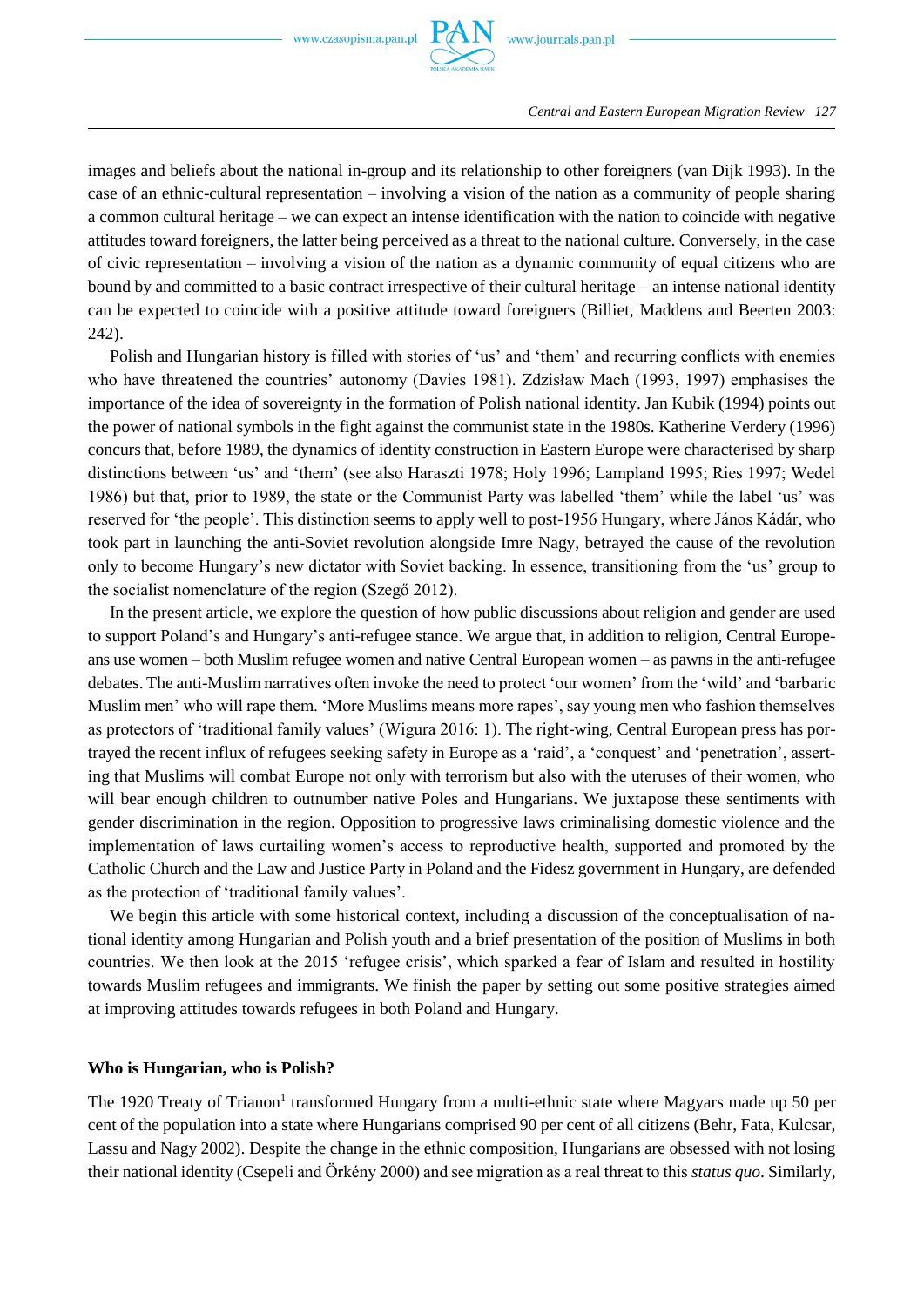

for most of their history, the Polish people existed within a framework of multinational and multi-ethnic societies and polities. Before WWII, vast parts of Eastern Poland were inhabited by Lithuanians, Ukrainians and Belarussians. There were also significant numbers of Jewish and German minorities. The population census of 1931 showed that Poles constituted 68.9 per cent of the population (Grodź 2010). However, within five years of the end of WWII, Poland also became an ethnic monolith, with over 95 per cent of its population consisting of Polish Catholics (Curp 2006).

Many of the theories of national identity assert that nations are 'not anything real, objective, or indispensable; they are only "constructs", contingent and artificial, deliberately created' (Walicki 1998: 611; see also Gellner 1983). Benedict Anderson (2006) wrote about nations as 'imagined communities' and Rogers Brubaker (1992, 1996) considered nations as 'illusory or spurious communities' that are constructed, contingent and fluctuating, rather than as 'enduring components of social structure'. These assertions do not ring true in the public debates in Central Europe.

Two notions of what constitutes membership in a nation have been operating in contemporary Hungary and Poland. The first considers the 'nation' to be political and individualistic, where the ties between the individual and the state are civic in nature. Therefore, at least in principle, nationality can be achieved both by birth and by choice. This is what the German sociologist, Ferdinand Tönnies (1957), calls *Gesellschaft*. *Gesellschaft* is 'determined by physical and spatial categorisation, can be delineated with strict (political) boundaries, generating political and economic integrity for the national community' (Örkény 2005: 33). In the second meaning, 'nation' is collective and ethnic, and membership in a particular nation cannot be acquired except through blood and cannot be changed. This is what Tönnies calls *Gemeinschaft*. *Gemeinschaft* is based on cultural identification – common language, culture and history – irrespective of the geographical location of the members of the nation. Thus, members of the Magyar and Polish diaspora and their descendants belong to the Hungarian and Polish nations, respectively, despite the fact that they do not live or might not have even been born within the physical boundaries of the nation-state.

Cespeli and Örkény (2000) indicate that, in Hungary, younger, urban and well-educated Hungarians identify with the 'state-oriented and political in nature' concept of a nation, while rural, less-educated and older Hungarians tend to base their national identity on descent and cultural ties. Comparatively, Polish national identity has been historically constructed around cultural, religious and ethnic lines (Galent and Kubicki 2012). It seems, however, that, in some circles, the main traits of the Polish national identity shifted from ethnic elements towards civic ones after the 1989 transformation (Galent and Kubicki 2010). This shift has been the most prominent in large urban settings among college-educated young people. Many cities in Poland – Poznań, Wrocław and Cracow, among others – have become part of the network of open cities aimed at attracting human capital and integrating migrants. According to Galent and Kubicki (2010), it is this new, young and educated urban middle class that is assuming a more cosmopolitan identity and is cooperating and sometimes even competing with 'The Others' in the free market of material and cultural resources. However, they do not treat this competition through a prism of distrust and resentment. In contrast, young people with less education seem to be at the forefront of creating national identity based on blood, ancestry and ethnicity.

The national liberation and independence which Hungary and Poland have gained since 1989 have provided the impetus to 'fetishise the national state' (Örkény 2005: 29) and the 'people' (Jenne 2016). This 'fetishisation' has become quite prominent in recent years, especially after the landslide victory of the national conservative Fidesz (Hungarian Civic Alliance) Party in the 2010 national elections in Hungary and the ascent to power of the Prawo i Sprawiedliwość (PiS) – Law and Justice – Party in Poland in 2015. Public discourses in both countries have focused on what it means to be a true Hungarian (*igaz(i) magyar*) or a true Pole (*prawdziwy Polak*). In an interview published in *Polityka*, Konrad Dulkowski, coordinator of the Centre to Monitor Racist and Xenophobic Behaviour, summed it up as follows: 'Now every action against the other/stranger is prised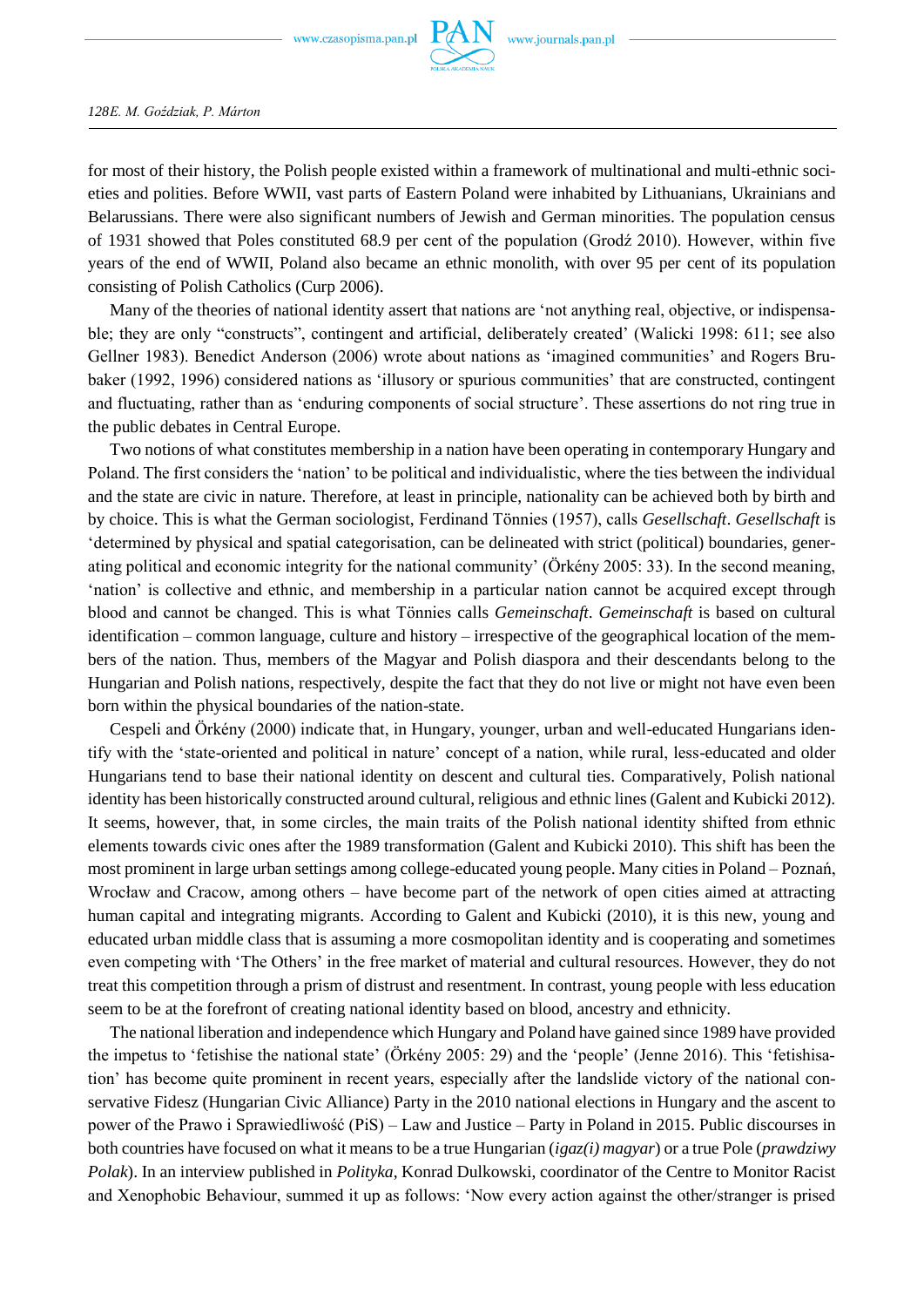

as a responsibility of a true Pole' – *Teraz każde działanie przeciwko jakiemukolwiek obcemu jest pochwalane jako obowiązek prawdziwego Polaka* (Sojda 2017; see also Blaszkiewicz, no date). In Hungary, Fidesz politicians have openly attended and endorsed ethno-nationalist festivals like the 'saddle parade' (*nyeregszemle*) that place conserving Hungarian traditions at the centre of their message (Szabó 2014). In a strange fusion of pre-Christian shamanistic rituals and Christian doctrines, 'tradition guarding' (*hagyományőrzés*) often carries a very restrictive understanding of what it means to be a true Hungarian today (Gilicze 2014). The irony, of course, is that the Carpathian basin has witnessed an almost constant flow of mass migration from Anatolia to Asia, the Caucasus and so on – a historic fact that is often ignored by members of this sub-culture.

Most countries deploy an array of national symbols as a means of forming collective consciousness and cultivating national identity. However, in Poland and Hungary, these expressions go beyond 'banal nationalism' (Billig 1995) in the form of everyday rituals – the use of the national currency, the saluting of the flag, the singing of the national anthem and the observing of national holidays. The fetishisation of national symbols has taken a much more dangerous form. In Hungary, the red and white striped Árpád flag has become commonplace at Fidesz and Jobbik rallies. The Árpád flag is represented on the Hungarian coat of arms; however, the flag on its own is also symbolic of the Árpád family, the founding Royal Family of Christian Hungary. This flag first become controversial when a modified version of it, depicting an arrow-cross in the centre of an otherwise plainly striped red and white flag was used as the flag of the Arrow Cross Party in the 1940s. Fascistic versions of the flag use nine rather than eight stripes (starting and ending in red). The 'Map of Greater Hungary', showing the country's pre-1920 Treaty of Trianon borders, is also prominently displayed in many places. This map is a symbol of foreign oppressors taking Hungary's power away (Saltman 2014). Inexplicably, the flag of Szeklerland (*Székelyföld*), a region in the middle of Romania where 71 per cent of the population is composed of ethnic Hungarians (Institutul National De Statistică 2011), adorns the Hungarian Parliament, along with the Hungarian national flag, while the EU flag is conspicuously missing. Ironically, during the communist regime, possessing a keyring in the colour of the national Hungarian flag was cause for arrest since displaying the national flag was equated with nationalism (Cieśla 2016), which was frowned upon.

In Poland, flaunting national symbols was considered ill-mannered but not forbidden in the way it was in Hungary. This situation, however, has changed drastically in recent years. In 2009, several online stores such as Ultrapatriot.pl and Polscypatrioci.pl were established to sell shirts and gadgets to members of ultra-nationalistic parties and organisations such as *Stronnictwo Narodowe* (National Party), *Młodzież Wszechpolska* (All Polish Youth), ONR (National Radical Camp) or NP (Poland Forward). In 2014, following the 60th anniversary of the Warsaw Uprising, the 'Fighting Anchor', a symbol of hope for regaining independence widely used during World War II, appeared on cars and banners, often accompanied by slogans such as 'Poland for Poles', 'Great Poland' or 'Death to the Enemies of the Fatherland' (Cieśla 2016).

In both countries, the prevailing public debate defines national identity 'not only from within, namely from the features that fellow-nationals share in common but also from without, that is, through distinguishing and differentiating the nation from other nations or ethnic groups' (Triandafyllidou 1998: 593). Belonging to a nation implies not only knowing who 'we' are but also recognising who the 'others' are. In this conceptualisation, national identity becomes meaningful only through the contrast with others. Hungarians are Christian, not Jewish; Poles are Catholic, not Muslim. 'Muslim refugees are not welcome because they could never become one of us', argued some of our interviewees, especially those representing the more conservative organisations. So far, this debate is an abstract discussion, as there are very few Muslims in both countries. The phenomenon we are dealing with is Islamophobia, except without Muslims.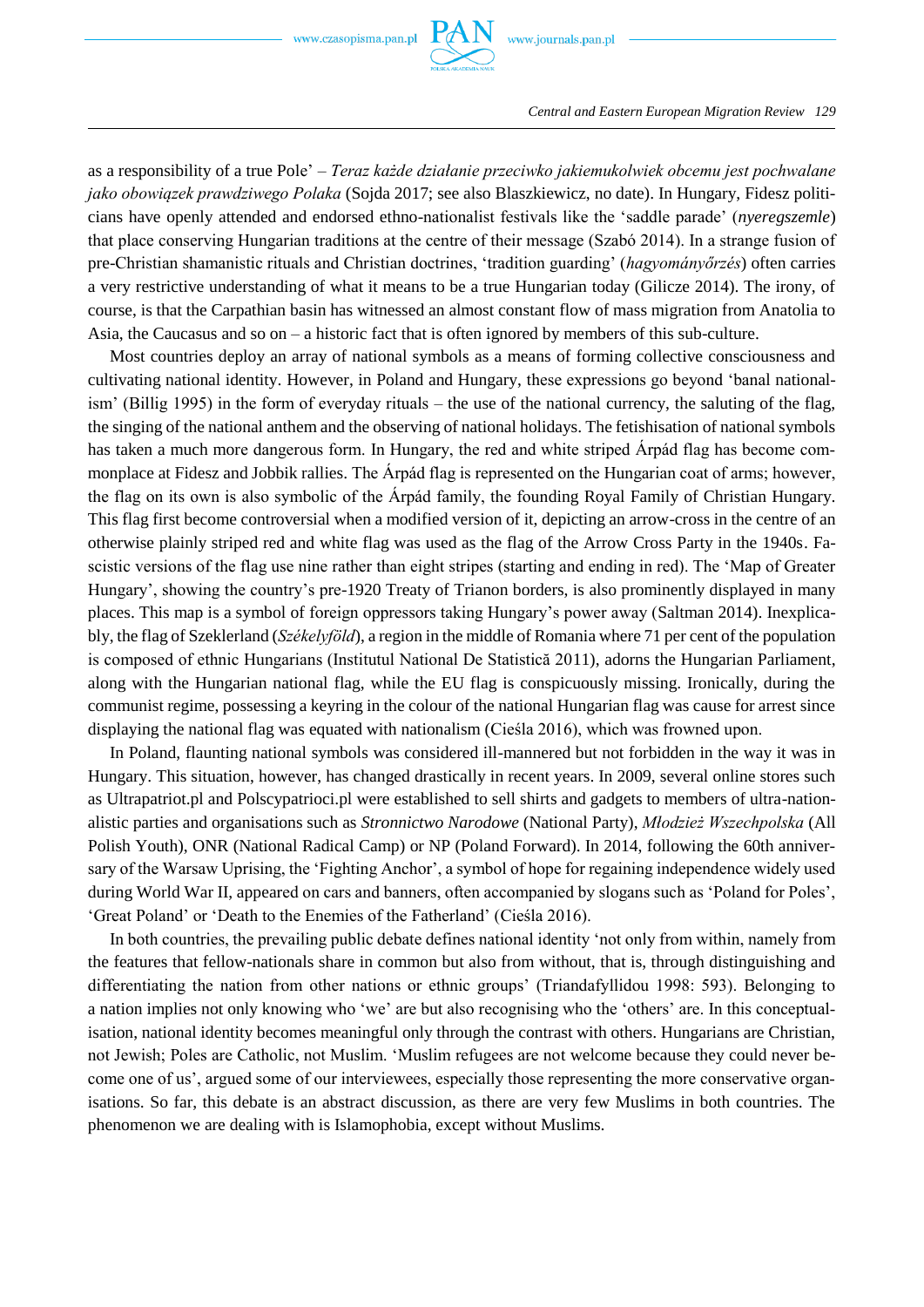

## **Islamophobia without Muslims**

Unlike in the United Kingdom, France or Germany, there are very few immigrants in Hungary and Poland, and even fewer Muslims. According to the last census conducted in 2011, there were 5 500 Muslims, mostly Sunni, living in Hungary. The census did allow for dual identification, hence 'the sum of residents declaring Hungarian and Arab ethnicity is higher than those declaring their affiliation to Islam'. Indeed, over 70 per cent declared themselves Hungarian, while 42.5 per cent considered themselves to be Arab by ethnicity (Bayrakli and Hafez 2015: 278). Budapest, a city of more than 2 million, has only one mosque and a handful of prayer rooms. The last minaret was built 500 years ago by the occupying Ottoman Turks (Pall and Sayfo 2016). While large numbers of Muslim refugees transitioned through Hungary in 2015, very few received permission to stay, therefore the number of Muslims in Hungary continues to be negligible. Yet 72 per cent of Hungarians, the highest proportion of any European country, see Islam and Muslims in a very negative light (Wike, Stokes and Simmons 2016).

The presence of Muslims in Poland dates back to the 14th century when Tartars settled in the Polish-Lithuanian Commonwealth (Rynkowski 2015). In north-eastern Poland, there are villages – Kruszyniany and Bohoniki – where Muslim Tartars have lived peacefully alongside their Catholic and Eastern Orthodox brethren for a long time. According to the 2011 Census, there are approximately 2 000 Tatars living in Poland today. Other sources, however, put the number between 1 500 and in excess of 5 000 (Dziąćko n.d.).

In addition to Tartars, there are also other Muslims of more recent immigrant stock living in Poland. At a conference at the Józef Tischner European University in Cracow, held in July 2011 to debate the situation of Muslims in Poland and the effects of the Arab Spring on Polish Muslims, panelists presented papers about Poles of Syrian, Egyptian and Turkish origin who are well integrated and play an important role in civic and community organisations in different parts of the country. Their families came to Poland in the 1970s as part of the Soviet bloc scheme to attract non-European young people to communist ideas. After 1989, small numbers of Chechen, Afghan and Iraqi refugees settled in Poland (Grodź 2010). Konrad Pędziwiatr (2015) estimates the number of Muslims in Poland to be between 25 000 and 40 000 people, while Grodź (2010) places the number within the range 15 000 to 30 000.

Despite the fact that the Muslim minority in Poland is about 0.1 per cent of the total population (Narkowicz and Pędziwiatr 2017b), public opinion surveys conducted by the Public Opinion Research Centre (CBOS) show that only 23 per cent of Poles hold favourable views of Islam and Muslims; 44 per cent declare very unfavourable attitudes towards Muslims and an additional 33 per cent do not have an opinion (CBOS 2015a). CBOS emphasised that the opinions which Poles hold about Muslims are mainly based on information found in the popular media. The researchers stressed that only 12 per cent of Poles personally know a Muslim. Poles who indicate that they have personal relationships with Muslims are highly educated, have the highest *per capita* income of the surveyed population, do not go to church, and identify as liberals.

Interestingly, prior to 2015 there was virtually no discussion of Muslim immigration to Poland, for the very simple reason that almost no migrants from Muslim countries were going there and acceptance of foreigners was growing steadily (Porter-Szűcs 2016). Just seven years ago, at the 2011 conference in Cracow mentioned above, the consensus was that Muslims are contributing members of society and should feel welcome in Poland. At around the same time, in 2012, CBOS conducted a survey of attitudes towards different religions. The attitudes towards Muslims and Islam then were much more favourable than in 2017. Of those surveyed, 48 per cent indicated that they would welcome Muslims in their workplace, while 45 per cent declared that they would not be opposed to having a Muslim neighbour and 41 per cent would accept a Muslim person as their boss. However, only 21 per cent would welcome a Muslim son- or daughter-in-law (CBOS 2012).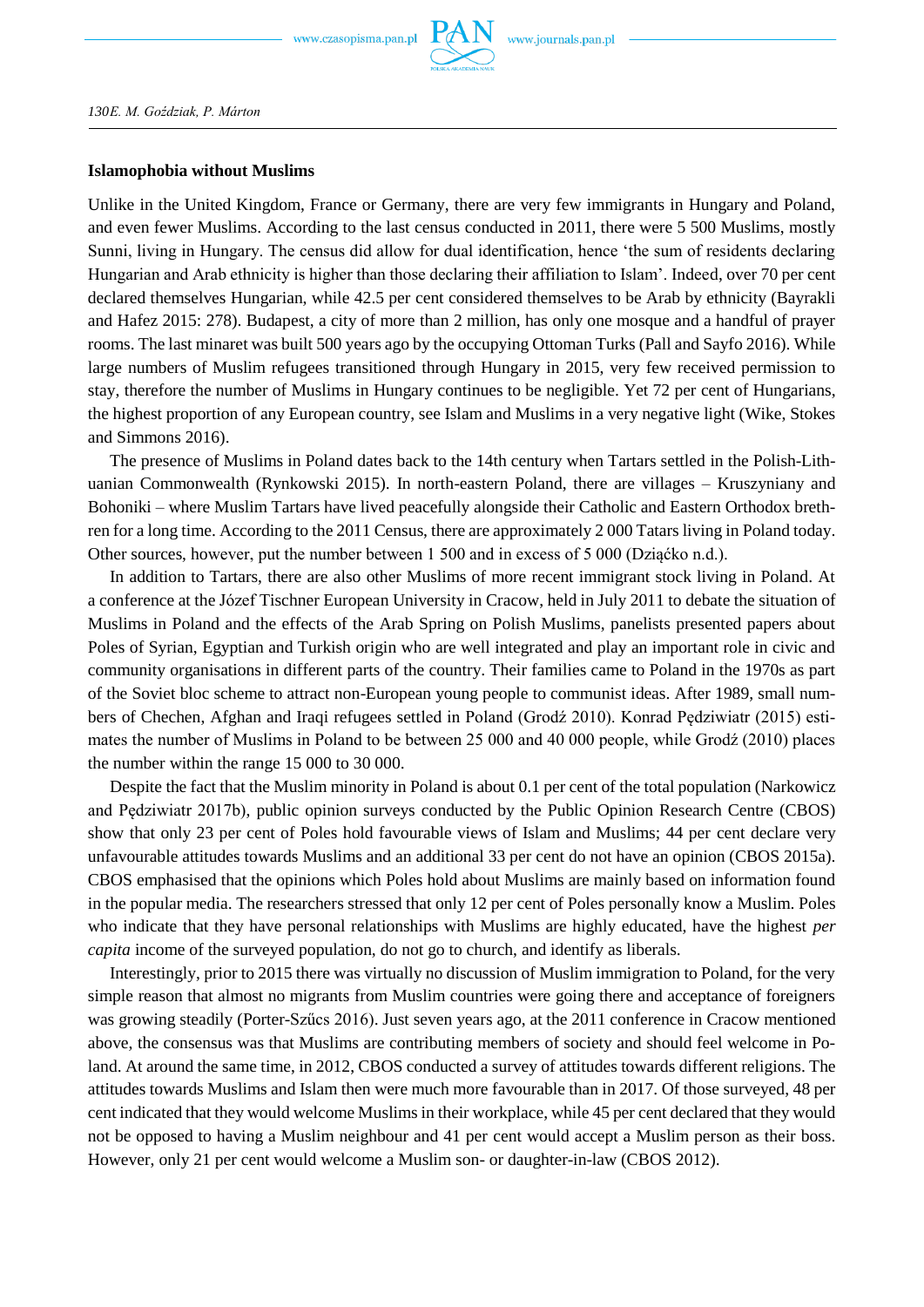

*Central and Eastern European Migration Review 131*

Historically, the encounters with Muslims in Hungary and Poland took different forms. Some were violent, while others were characterised as peaceful coexistence. The Ottoman occupation of Hungary (1541–1699) is still present in the public sphere. However, according to some writers, the Ottoman era is not remembered as a Christian–Muslim conflict but, rather, as a foreign occupation in the same way that the Catholic Austrians, who conquered Hungary after the Turks left, or the atheist Soviets, who controlled the country until 1989, were regarded (Pall and Sayfo 2016).

On the other hand, the Polish King, Jan III Sobieski, is remembered in Polish historiography as the defender of Christian Europe against Muslim Ottomans. The 1683 Battle of Vienna, where Sobieski defeated the Grand Vizier Kara Mustafa and his 200 000-strong army of Turkish warriors – the latter had apparently spent decades perfecting the art of reducing enemy cities to rubble and plundering them with impunity – is often invoked by members of the All Polish Youth (*Młodzież Wszechpolska*) who want to defend Poland against Muslims refugees.

These events from the past are considered to be watershed moments and have become part of the narratives of national crises. 'Defeat is a thing of the past and cannot be repeated', assert many Poles and Hungarians. The Hungarian national anthem, written almost a century before the Treaty of Trianon, draws on memories of defeat suffered at the hands of foreign powers – such as the 16th century Ottoman occupation of the country lasting nearly150 years – and portrays Hungarians as a tormented people who have already suffered a fair share of injustices; they must defend themselves and Europe from a similar fate.

Interestingly, in the second part of the 20th century, Hungary and Poland built strong political and economic relationships with several Middle Eastern countries. Many students from Arab countries – Algeria, Syria and Iraq – studied at universities in Budapest, Debrecen and Pécs, pursuing engineering and medical degrees. Some of them married Hungarians and settled in the country (Pall and Sayfo 2016). By the mid-2010s, Jobbik, the far-right political party, forged strong ties with Muslim countries, inviting Iranian President Mahmoud Ahmadinejad to send observers to monitor the 2009 European parliamentary elections (Political Radical 2014). The party's sympathy with Islam isolated Jobbik from the mainstream European far-right. Today, the Hungarian government continues its efforts to strengthen economic ties with Muslim countries in the Middle East and Asia – Azerbaijan, Kazakhstan, Turkey, Turkmenistan and Saudi Arabia (Éltető and Völgyi 2013) – and highlights the importance of a dialogue between different cultures (*Daily News Hungary* 2016) in the international arena. The Orbán government has been promoting a policy of 'Eastern-opening' in order to secure new export markets for Hungarian products.

In the 1980s many Polish nurses and medical doctors worked in Arab countries. PolService, the Polish Trade Enterprise, used to arrange two-year contracts for healthcare professionals to work in Algeria, Libya, Morocco, Tunisia and the United Arab Emirates. In 1986 alone, 950 Polish medical specialists (nurses, doctors and technicians) worked on individual contracts in the Middle East (Miśkiewicz 1988). Thousands more worked under collective contracts, where medical teams were recruited to staff entire hospitals. Additionally, over 1 400 Polish medical professionals were employed in Libya in 1986 (Goździak 2016). In the late 1980s, nearly 2 800 Polish engineers and technicians worked in Iraq building roads in the south of the country (Pohl 2003).

At home, however, as evidenced by the refusal to admit Middle Eastern refugees, the Polish government remained unequivocally hostile towards Muslim migrants. 'The Polish government will not change its mind about the refugees. It's a final decision', Elżbieta Witek, chief of the Prime Minister's cabinet office, told TVP, the state broadcaster. 'I'm a Christian and a Catholic and I try to be a good person, and the Polish government acts in the same way… A good Christian is someone who helps, not necessarily by accepting refugees' (Cienski 2017). In turn, post-Socialist Hungarian governments failed to take a pro-active role in helping or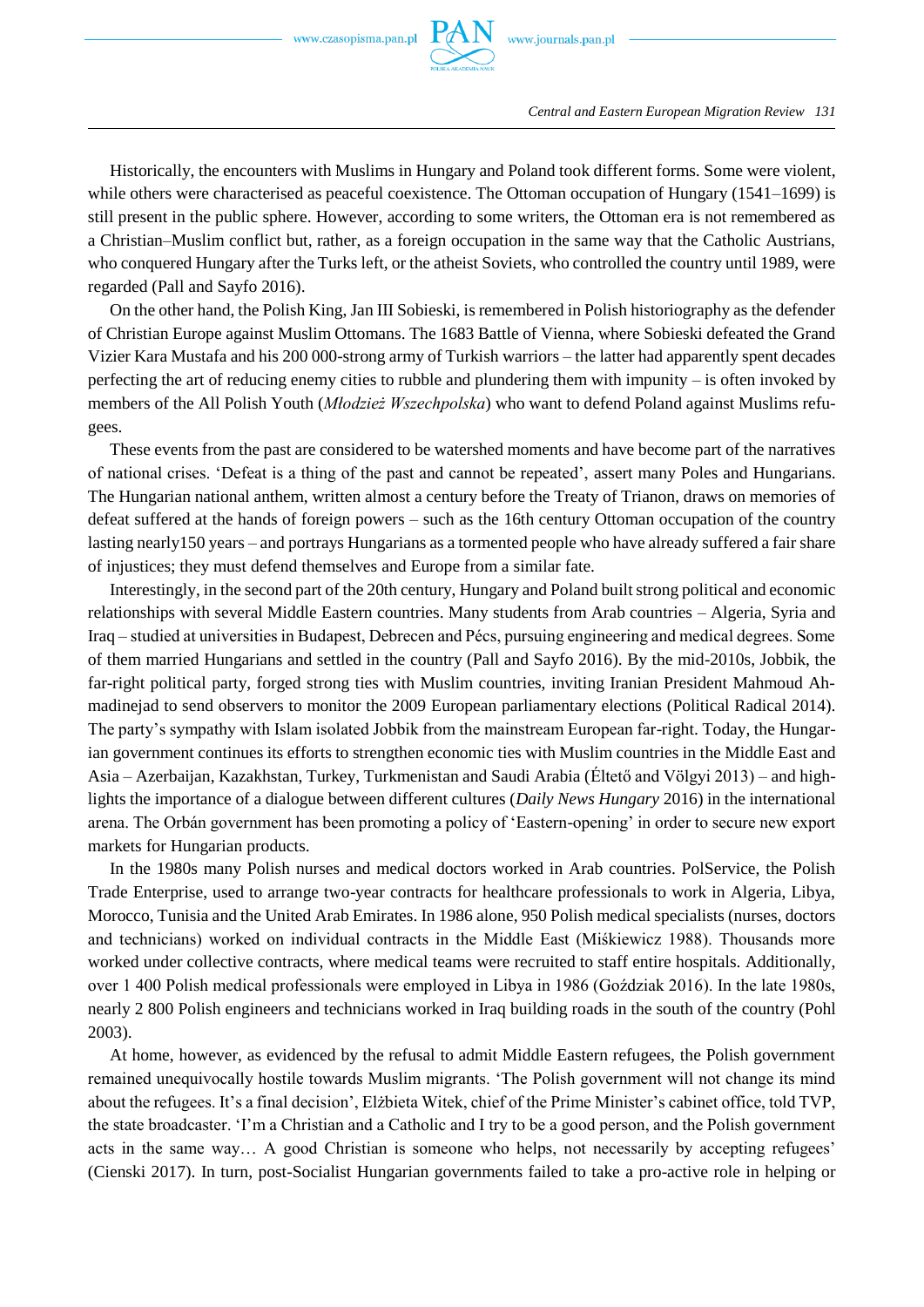

integrating refugees fleeing from the atrocities of the Yugoslav wars in the 1990s, or even migrants looking to move to Hungary from Transylvania (Tóth 2003).

Yet Islamophobia was not dominant in the 1990s and early 2000s in Hungary. Two relatively small groups were its main proponents, namely a group of Jewish liberals who could not dissociate their sympathy for Israel from their hostility towards Muslim countries,<sup>2</sup> and the members of the Faith Church – American-style Born Again Pentecostals – who saw Islam as a manifestation of the Antichrist (Pall and Sayfo 2016). These anti-Muslim sentiments were significantly less prevalent than today's anti-Muslim and anti-immigrant attitudes.

Pall and Sayfo (2016) explain the current Islamophobia, stressing the socio-political developments that have occurred in Hungary since 2013, when half a million Hungarians migrated to Great Britain and Germany in search of better livelihoods. In order to legitimise their presence in Western Europe – where they were not necessarily received with open arms – the Hungarian migrants adopted a strong anti-Muslim stance. Immediately after Poland's accession to the European Union in 2004, Poles began migrating – in large numbers – to Western Europe. The number of Polish migrants staying abroad for longer than two months tripled between early 2004 and early 2007 from approximately 250 000 to 522 000 (Kaczmarczyk and Okólski 2008). By the end of 2015, according to the Polish Main Statistical Office, 2 397 000 Poles resided outside Poland, an increase of 3.3 per cent in comparison with 2014 (GUS 2016). Like Hungarians, Polish migrants have adopted strong anti-Muslim attitudes. For example, analysis of articles and comments posted on londynek.net indicate a deeply entrenched hatred of Muslims. The language used to describe Muslim immigrants in the UK, Germany or Sweden is vulgar and racist; South Asians are often called '*ciapaci*' (referring to the flatbread preferred by many Asians) or '*koziojebcy*' (accusing Muslims of engaging in sexual intercourse with goats). Stories about 'no-go-zones' in France or Sweden where Sharia laws prevail and disdain for local legal norms is, reportedly, paramount, abound.

In both Hungary and Poland, the Christian identity has been exploited for political gain. The Fidesz Party won two back-to-back elections in 2010 and 2014. Moreover, while Hungary remains one of the least religious countries in Europe – less than 10 per cent of Hungarians attend church regularly – Fidesz continues to strengthen its Christian-nationalist profile, funding activities of the youth organisation of its minor coalition partner, the Christian Democratic Party (KDNP), in an effort to attract an unlikely demographic, namely young professionals who regard Christianity as a core part of their identity.

Nonetheless, it is difficult to gage the level of societal support for Christian politics. The KDNP has managed to jump the parliamentary electoral threshold of 5 per cent only twice since the democratic transition – in 1989, they reached 6.4 per cent and, in 1994, 7.05 per cent. KDNP candidates have not distinguished themselves independently from Fidesz in any election since 2002 and dual membership in KDNP and Fidesz is actively encouraged by KDNP (mandiner.hu 2012).

In a parallel development, the popularity of the extreme right dramatically increased during the final years of the first decade of the 21st century; Jobbik entered parliament in 2010 with 12 per cent of the votes amongst both low-educated rural and highly-educated urban voters. Extreme-right ideology has been especially successful amongst young people (aged 15+) while Hungarian society has not become more traditional or religious overall (Molnár, Attila and Péter 2011). Nonetheless, a radicalisation of public discourse did take place in Hungary and Poland following the 2015 Paris terrorist attacks. In Hungary, this radicalisation has been fuelled by government-orchestrated propaganda campaigns. It is important to note, that increased migration came at a time when the popularity of Fidesz was waning. Traditionally, migration was a most popular topic among the extreme right but Fidesz successfully adopted it, taking it away from Jobbik. The opposition parties – non-Jobbik, mostly leftist – did not see political opportunity in the migration 'crisis', as it would have been very difficult to present a positive narrative of migration (Kiss 2016). Things changed in 2015.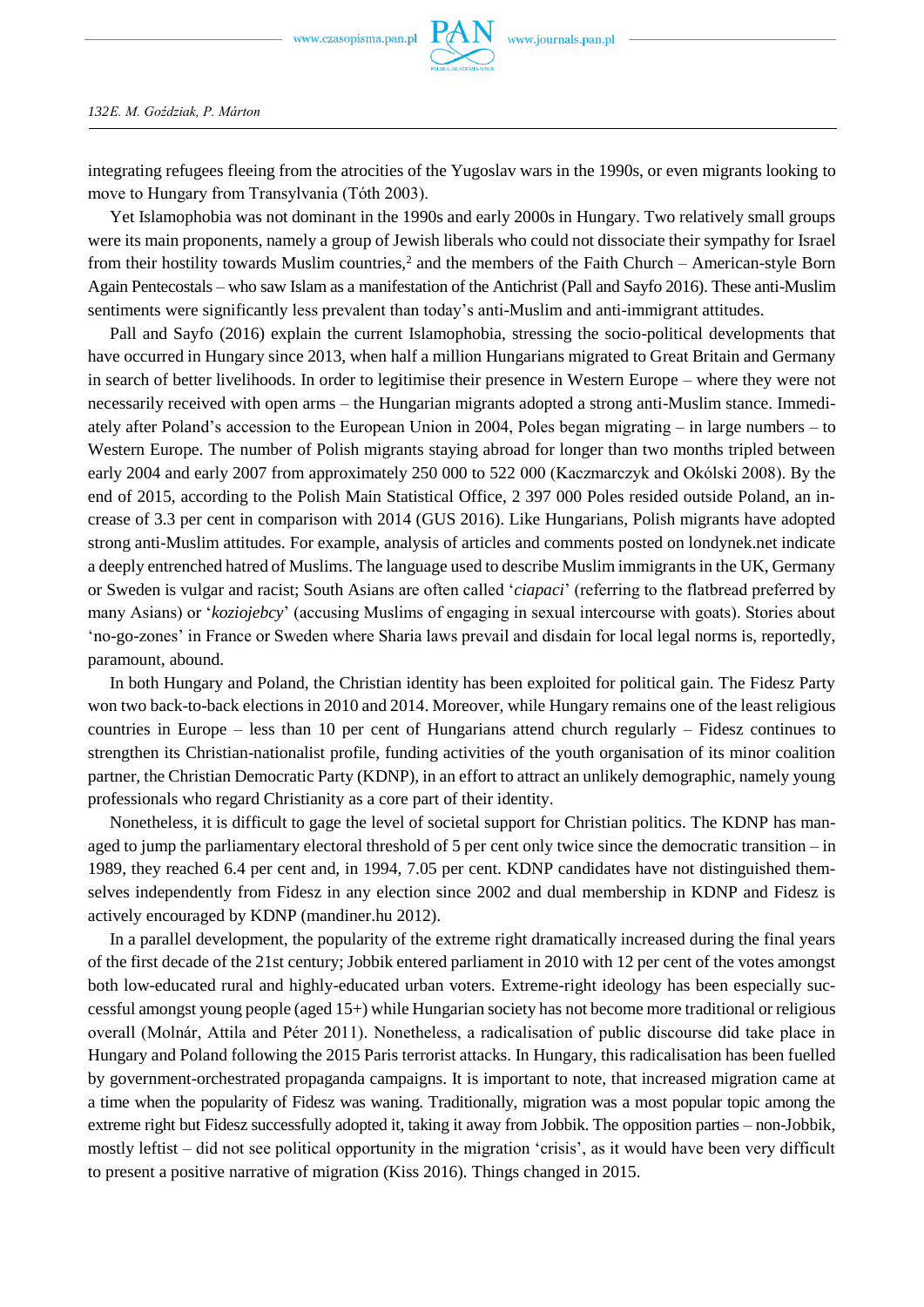### **The 2015 refugee 'crisis': a threat to the Christian identity of Europe**

By the end of 2015, according to the Hungarian authorities, 391 384 mainly Muslim refugees and asylum-seekers crossed the Serbian-Hungarian border and descended on the Keleti Railway Station in Budapest, shocking many Hungarians. Instead of seeing refugees fleeing war-torn countries, many Hungarians saw them as a very real threat to their way of life. Only a fraction of the arrivals received permanent residency status (KSH.hu n.d.). Yet, for Viktor Orbán, the arrival of refugees was not a humanitarian challenge but a Muslim invasion that required an appropriate response: closing the Balkan land route to the European Union. A 100-mile-long, fourmeter-high, razor-wire-topped fence on Hungary's southern borders with Serbia and Croatia was erected to keep refugees out. Hungarian border police, guns in holsters, swagger in pairs alongside the fence in a scene reminiscent of the Cold War. Yet, somehow, this is not 'enough'. Hungary is recruiting 3 000 'border-hunters' to join the 10 000 police and soldiers already patrolling the border (Goździak 2017), parts of which have recently been electrified. These actions link Christianity with the nation (*kereszteny-nemzeti eszme*) (Fekete 2016: 40) and stand in sharp contrast with the events of 1989, when Hungary opened its border with Austria and let thousands of East Germans through to West Germany (Haraszti 2015).

While it is true that the unprecedented influx of refugees and asylum-seekers in 2015 did result in at least a handful of jihadi terrorists entering the Schengen Zone through Hungary,<sup>3</sup> the government has systematically used the arrival of refugees as an opportunity to strengthen their Christian discourse and simultaneously stigmatise refugees as terrorists. The conservative media likened the migration to the Ottoman era 'when Hungary was a "bastion", defending Christianity from "Muslim hordes"' (Pall and Sayfo 2016: 6). Antal Rogán, at the time leader of the Hungarian Fidesz' parliamentary group, warned of a future 'United European Caliphate' (Villányi 2015), while former Secretary of State László L. Simon urged Hungarians to make more babies in order to counter the negative cultural effects of mass migration such as the envisioned 'impending victory of Islamic parties imposing polygamy and destroying the remainder of European culture' (Simon 2015: 231). Beyond political statements, armed military police patrols on the streets of Budapest, in metro stations and in public spaces, have become a regular sight, as is the case in Paris and Brussels, while Hungary has yet to experience a terrorist attack.

While very few Muslim refugees coming from the Middle East reached the Polish borders in 2015, the migration that was occurring elsewhere in Europe has been greatly politicised, especially by the populist national-conservative Law and Justice Party, KORWiN, and far-right groups that formed part of Kukiz'15. Political candidates expressed openly xenophobic, racist and Islamophobic views, produced anti-immigration posters and participated in demonstrations 'against the Islamisation of Poland and Europe' (Pędziwiatr 2015). Kamil Kupiec, representing the KORWiN party in Cracow, used an electoral poster that read 'Instead of immigrants we want repatriates'. Ewa Damaszek, also from KORWiN, proclaimed 'Silesia is our home. Islam has its own'. Ms Damaszek is referring here to people of Polish origin whose ancestors have relocated to Kazakhstan, Siberia, Azerbaijan or other countries.

In mid-2015, the Council of the European Union adopted a decision to reallocate some 120 000 migrants from Greece and Italy, asking Hungary to find homes for 1 294 people. Hungary, Slovakia, the Czech Republic, and Romania voted against the scheme. The Hungarian and Slovakian governments argued the illegality of the plan in front of the European Court of Justice (ECJ). In the Autumn of 2016, Viktor Orbán, the Prime Minister of Hungary, called for a referendum and asked Hungarians a simple question: 'Do you want the European Union to prescribe the mandatory settlement of non-Hungarian citizens in Hungary without the consent of the National Assembly?' Voter turnout was 39 per cent. This fell far short of the 50 per cent participation required to make the referendum valid under Hungarian law. Never one to let facts get in the way of politics, Orbán,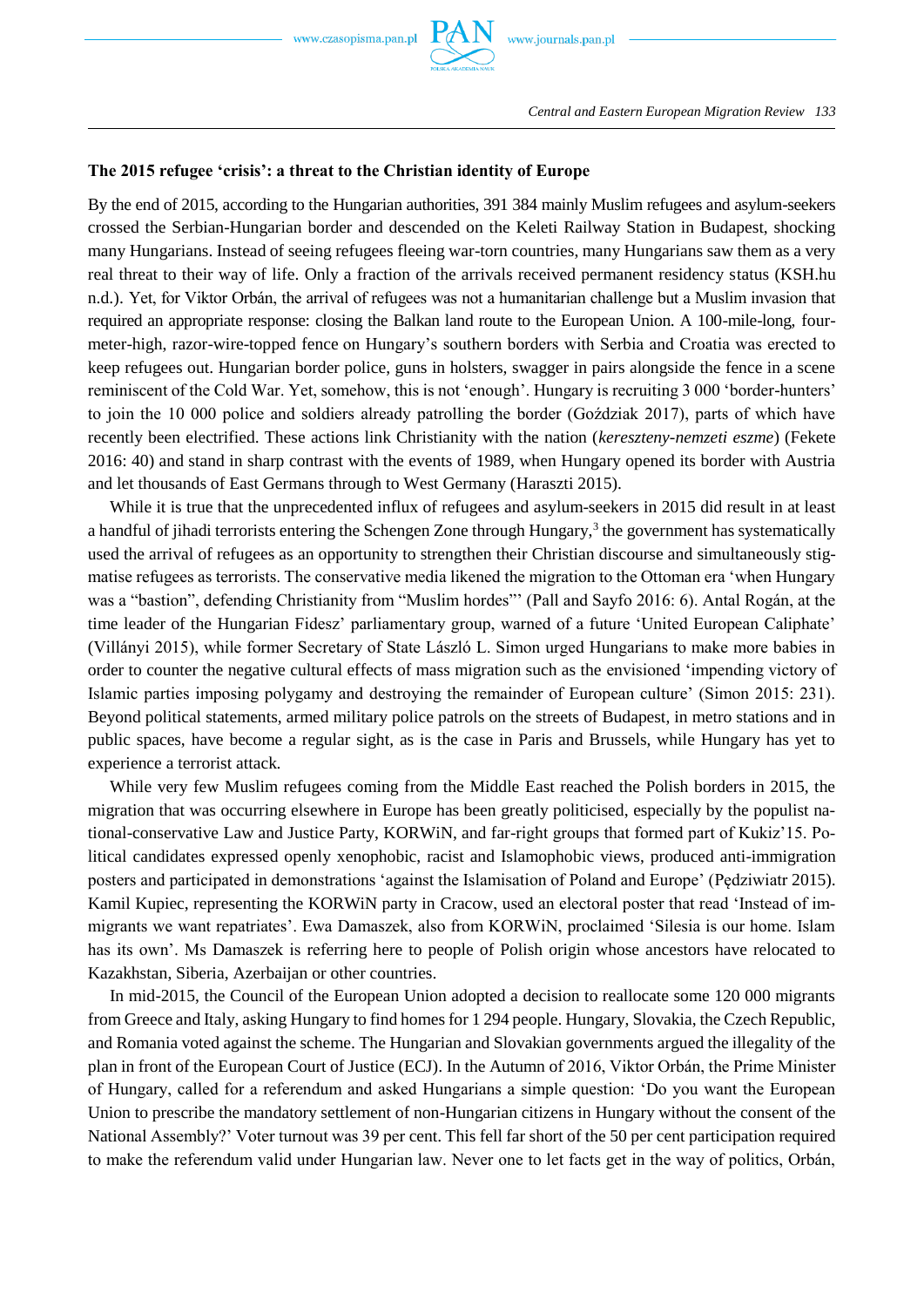

whose Eurosceptic Fidesz party has more support than all opposition parties combined, said in a televised speech:

*The European Union's proposal is to let the migrants in and distribute them in mandatory fashion among the member states and for Brussels to decide about this distribution. Hungarians today considered this proposal and they rejected it. Hungarians decided that only we Hungarians can decide with whom we want to live. The question was 'Brussels or Budapest' and we decided this issue is exclusively the competence of Budapest* (Goździak, 2017 blog post).

Orbán decided that the 3.3 million Hungarians who voted 'No' in the referendum speak for the whole country of 10 million Hungarians. After his speech, there were fireworks over the Danube River in the colours of the Hungarian flag.

Several Facebook pages echoed the messages of the government campaign. As indicated above, we monitored the most prominent pro-government Facebook page in Hungary. The 'ELÉG' (Enough) Facebook page boasted 128 000 likes and a mission statement to fight left-liberal lies and propaganda, including attitudes towards refugees.<sup>4</sup> The page has been identified in Hungarian media as the most prominent page in a Fidesz run network of propaganda pages (Haszán 2018a, b) or as part of Fidesz's 'Facebook Army', which aims to shield pro-Fidesz users from reality (Herczeg 2018). The page, along with other Fidesz influenced media outlets such as the Public Service Television Broadcaster (MTV) or the privately owned TV2, are all part of a larger government controlled propaganda network. Along with a number of national and local newspapers, these outlets often coordinate their stories which at times are based on explicit directions from Fidesz party apparatchiks (Ráti 2018). The 'ELÉG' page regularly echoes government orchestrated communication campaigns (Ács 2018). In light of these connections between 'ELÉG' and the government messaging, we can safely assume that the posts of the page were representative of the messaging that Fidesz wanted to convey to its camp in order to mobilise them ahead of the referendum. The posts' rhetoric, called on voters to defend Christian values and Hungarian national identity in order to stop Hungary from becoming a breeding ground for terrorism. The following comments were illustrative of the type of discourse that unfolded on the Facebook page in relation to these posts:

*Shoot 99 of them with bullets drenched in pig's blood. Let the 100th go, and tell the others what happened. That will teach them.* 

*I will vote no, because I want to live in Hungary as a Hungarian. I don't want Muslims as my neighbours. I live in the south. We've already experienced the destruction that these people cause.*

*Since they reproduce like rats, they occupy the life space of non-Muslims, they pop-up all over the planet, they take what they want. A normal person wouldn't want that.*

*Who wants their grandchildren to suddenly come home with a migrant fiancée or bride… what will happen with the Hungarians?*

*I have three grandchildren, three girls, thank God! Anyone who doesn't vote should fucking die. Whoever votes yes, should die in agony!*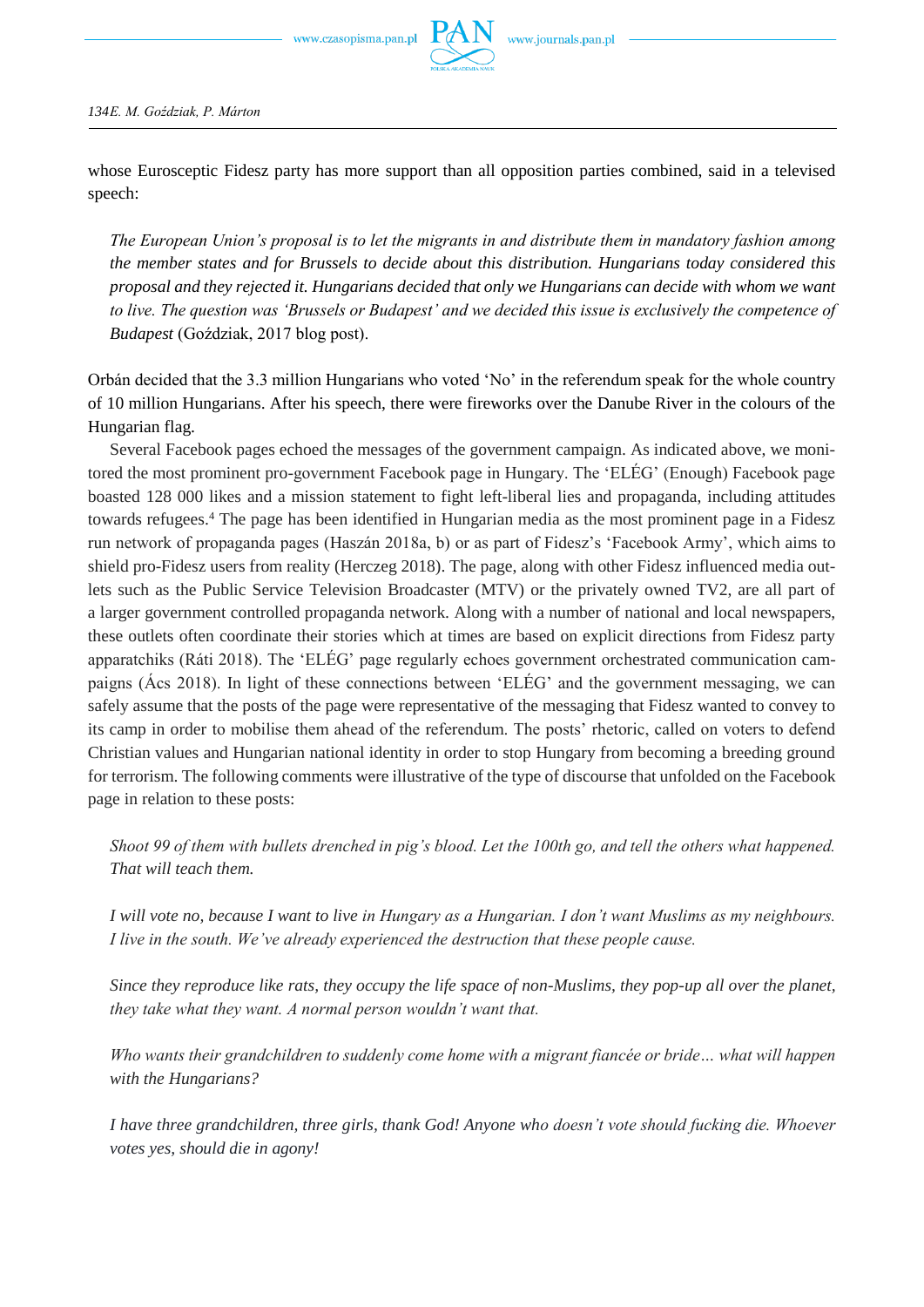*The Hungarian referendum will have precedent-setting value as well. If a wave of referenda starts in Europe (and it will) European people can start resisting multiculturalism on a wider scale we can save Europe from being discoloured, from destruction, from the incomparable rampaging of the left-wing!*

*[responding to someone] were you this stupid when your mother gave birth to you or did you learn it from your father? Have you already offered your mother and your daughters to the migrants? Are they already at the border giving sexual relief to at least be able to justify their existence?*

The fear that Muslim women will bear lots of children and the local population will be outnumbered, somehow diluted or 'discoloured' by Muslims and multiculturalism is palpable in these posts. In Poland, similar sentiments often go hand-in-hand with posts suggesting that Muslim men will rape Polish women, and therefore must not be allowed to come to Poland. Opponents of admitting Muslim refugees also assert that the Polish government and Polish men have a duty to protect their women.

Rather than accepting the EU decision, the Hungarian government spent approximately  $\epsilon$ 28 million euros on a xenophobic anti-immigrant campaign (Dull 2016). As indicated above, by the end of 2015 a total of 391 384 refugees and asylum seekers entered Hungary through its southern border. This means that the government spent around  $\epsilon$ 70 per refugee in a country where the monthly welfare check for the unemployed is around  $\epsilon$ 70 (Kormany.hu 2015). Undoubtedly this amount could have been used more effectively either to provide transitional financial assistance to refugees or use the money to facilitate integration of asylum seekers who wanted to settle in Hungary. Attracting migrants to stay would have made particular sense in light of Fidesz's strategic goal to stop the long-declining Hungarian birth rate and the aging of the Hungarian society (Előd 2018).

Instead, in order to further prevent the European Union from sending refugees to Hungary, Mr. Orbán proposed a constitutional amendment to reflect 'the will of the people' (Mno.hu 2016). It was presented to the Parliament on October 10, 2016, but the bill was rejected by a narrow margin. The far-right Jobbik party, which contends that some of the new arrivals pose a security threat, sealed the bill's rejection by boycotting the vote. However, it held out a lifeline to Orbán by indicating that it would support the ban if Orbán scrapped a separate investor visa scheme under which foreigners could effectively buy the right to live in Hungary (and move freely within Schengen) in exchange for buying government bonds with a 5-year maturity for at least €300 000. Some 10 000 Chinese have taken advantage of the scheme to move to Hungary, as did smaller numbers of affluent investors from Russia and the Middle East (Fábián and Német 2016).

Somewhat contradictory to this anti-refugee sentiment, was the outpouring of assistance offered by civil society organisations and civilians to refugees who descended on the Keleti Railway Station in the Summer of 2015 (Koncz and Polyák 2015). As Migration Aid volunteers recount, volunteers brought toys and sweets for the refugee children and turned the station into a playground during the afternoons. However, when Migration Aid volunteers started to use chalk to draw colourful pictures on the asphalt, as a creative means to help refugee children deal with their trauma, the Hungarian police reminded the volunteers that the children could be made liable for the 'violation of public order'. In contrast to the civil society's engagement with children, the Hungarian government tried to undermine and limit the population's sympathy towards refugees. Employees of the Hungarian state television were told 'not to broadcast images of refugee children' (Anarki 2015). Ultimately, the task of visually capturing the everyday life of refugee families and their children, as the only means to bridge the distance between the refugees and the receiving societies, was left to volunteers and Facebook activists, such as the photo blogger Budapest Seen. Budapest Seen captured activities at the train station, at the Slovenian and Serbian border, and elsewhere in the country, where both NGO workers and regular citizens were providing much needed water, food, sanitary napkins for women, diapers for babies, and medical assistance.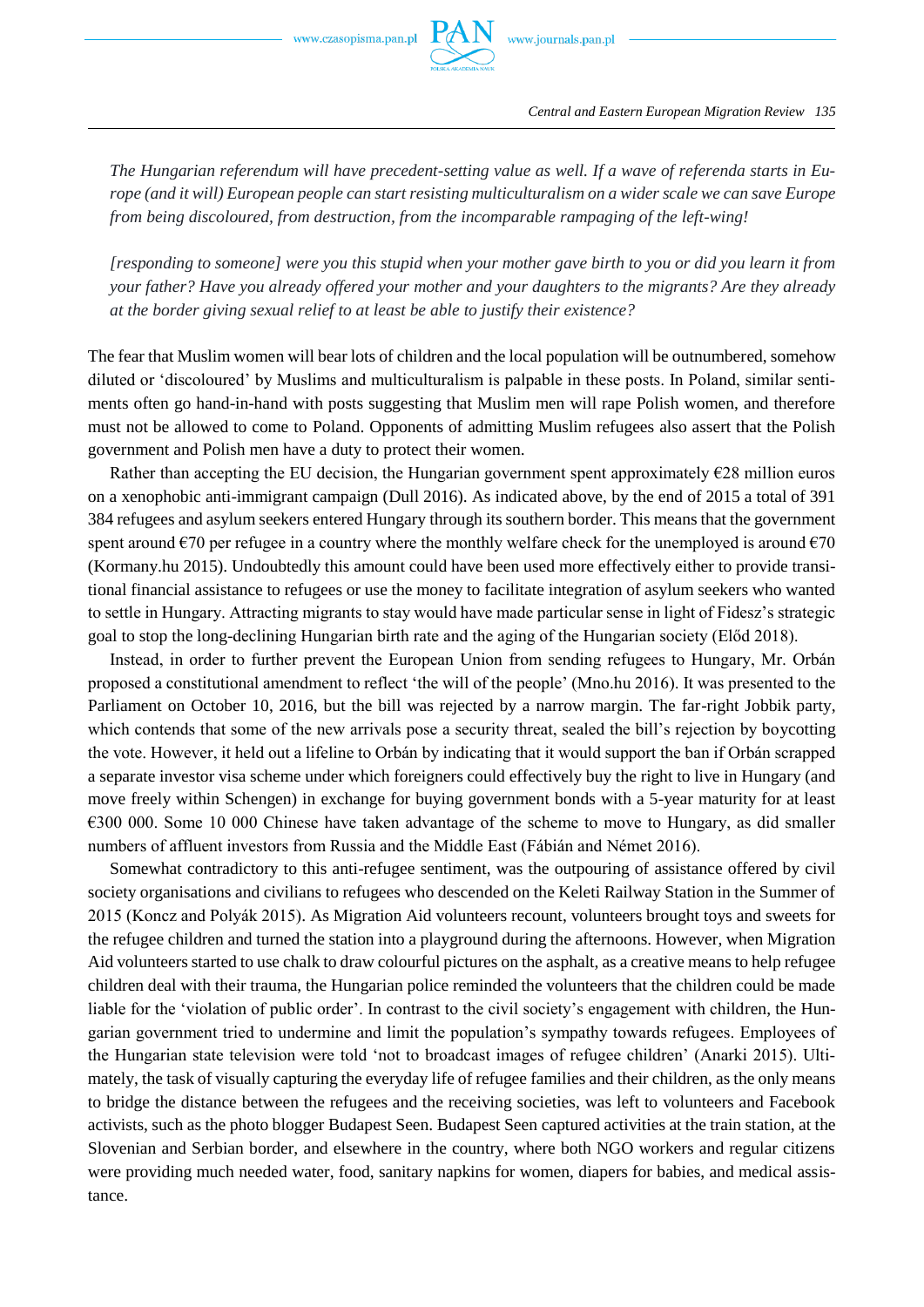www.czasopisma.pan.pl



*136E. M. Goździak, P. Márton*

Poland, a much larger country than Hungary, was asked by the EU to accept 6 500 refugees. The proposed quota constitutes less than 0.02 per cent of the Polish population of 40 million, but has sparked a lot of outrage. The anti-refugee rally in November 2015 in the city of Wrocław captured the populism that has been on display in Poland in the last couple of years. Thousands of protesters marched, denouncing the EU proposal. The rally members chanted anti-Islam and anti-migrant slogans declaring their loyalty to 'God, Honour, and Fatherland'. They finished the gathering by burning an effigy – not of a Muslim or a refugee, but a Hassidic Jew – wrapped in the EU flag (Tharoor 2016).

In a YouTube chat, Jarosław Kaczyński, the president of the Law and Justice party, said: 'After recent events connected with acts of terror, [Poland] will not accept refugees because there is no mechanism that would ensure security' (Kaczyński 2016). Kaczyński also rejected the EU suggestion that countries which do not want to accept refugees should pay  $\epsilon$ 250 000 for each asylum-seeker they turn away. According to Eurostat (2015), Poland accepted just 0.21 asylum-seekers per 1 000 citizens, compared to 0.5 per thousand in the United Kingdom or 8.43 in Sweden.

Many Poles agree with the party leadership. More than half of the Poles surveyed by CBOS in 2017 were adamant that Poland should not admit any refugees; 40 per cent of the respondents agreed the country should provide temporary refuge until it is safe for the refugees to go back home. Only four per cent of the survey participants favoured permanent resettlement of refugees in Poland. A higher proportion of respondents – almost two-thirds – were against relocating to Poland Middle Eastern and Northern African refugees already in the European Union. Only 28 per cent of the survey respondents think that Poland should share the responsibility with other EU countries and accept some of the refugees (CBOS 2017). Debates observed in the public sphere – on Polish TV, in churches, and cafes – centred on rejecting Muslim refugees and allowing Christians from the Middle East to settle in Poland. The Warsaw-based Estera Foundation, proclaimed that they would support resettlement of Christians from Syria. Miriam Shaded, the head of Estera, said that Muslim refugees pose a threat to Poland:

*They [non-Christian refugees] can be a threat to Poland. I think it is a great way for ISIS to locate their troops... all around Europe* (Wasik and Foy 2015).

A study financed by the Visegrád Fund and conducted between July 2016 and June 2017, examined opinions of young people (17 to 30-year old) about the recent 'migration crisis'. In Poland, young people were almost equally divided between those who would accept refugees from countries affected by armed conflict (43 per cent) and those who would not (46 per cent). When asked if they were ready to welcome refugees into their neighbourhoods, 43 per cent indicated they were not ready, while 41 per cent said they would receive refugees; 16 per cent said they did not know what they would do (Visegrád Fund 2017). Unfortunately, the study did not provide information on educational levels of the youth who participated in the survey. It would be interesting to know whether education affected people's opinions.

While the vast majority (75 per cent) of the Polish youth did not notice more refugees in their local area, 66.7 per cent affirmed that there are no positive effects stemming from arrival of refugees. The researchers involved in the study attributed these statements to the power of media discourses that portray refugees in very negative light. In our own research, we have also seen negative effects of media, especially social media, on attitudes towards refugees. According to the Visegrád study, young Poles are mainly afraid of cultural and religious tensions (82.5 per cent), followed by increase in crime (65.1 per cent) and terrorist attacks (58.7 per cent).

Poles see also Muslim men as a threat to the safety of Polish women. In the winter of 2016, shortly after the alleged mass sexual assaults of women in Cologne on the 2015 New Year's Eve, a popular right-wing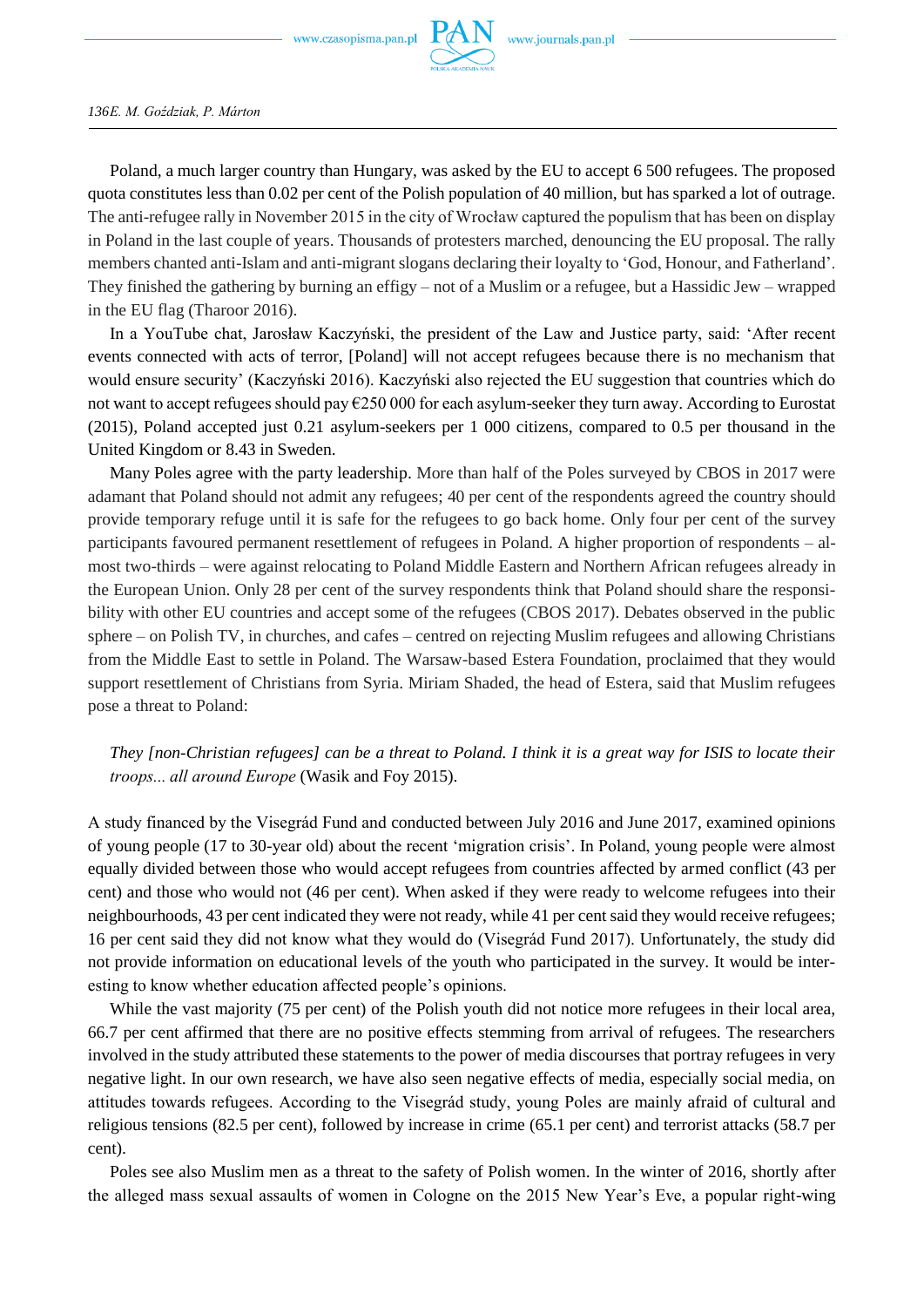

Polish weekly, wSieci (The Network) published a deeply provocative magazine cover. It showed a young blonde woman, garbed loosely in the EU flag, being groped by three men. The cover line read: 'The Islamic rape of Europe'. The magazine echoed the sentiments of Polish right-wing groups, both secular and Catholic, who portrayed Muslim men as polygamous and abusive, and an imminent threat to the safety of Polish (and more generally, white European) women. While the magazine cover might be connected with the sexual assaults in Germany, the magazine's rendition of a young white woman, violated by dark-skinned men, is also eerily reminiscent of the nationalist propaganda of the WWII era with its imagery of a scheming Jewish spider eyeing a blonde Fräulein or a French colonial soldier groping a fair-skinned girl (Taroon 2016).

The call to protect Polish women from 'wild Muslim men' is happening at the same time when women's rights in Poland are being severely curtailed. In October 2017, police in several Polish cities raided offices of the Women's Rights Centre and *Baba*, two nongovernmental organisations that support domestic violence victims and promote women's rights (Bielecka 2017). While some called the reports fake news (Młynarz 2017), Polish parliamentarians periodically do call for Poland's withdrawal from the Istanbul Convention (EU News 2016), a treaty aimed at preventing violence against women, supporting survivors, and holding perpetrators to account. The Polish Catholic Church claims the convention is a source of evil 'gender ideology' aimed at destroying Polish traditional values (Komosa 2014).

The prospect of mosques being built by refugees is also threatening to Poles. In the spring of 2010, when news of the first mosque to be built in Warsaw was announced, posters portraying a female figure in a niqab standing in front of missile-shaped minarets appeared in the city centre. The posters that read 'Stop the Radical Mosque in Warsaw' were part of a campaign spearheaded by *Europa Przyszłości* (Europe of the Future). 'Focusing on the niqab-clad body at the forefront of the poster, (…) the group emphasised the central position of Muslim women in the perceived "clash of civilisations" that have now supposedly reached Poland. This sentiment was shared by Catholic right-wing groups who also warned against 'Islamisation' of the continent by focusing considerable attention on women in Islam' (Narkowicz and Pędziwiatr 2017a: 289). While Muslim men are portrayed in public debates as polygamous and abusive, Muslim women are described as caged in the hijab, secluded, and forced into marriage.

These opinions are not limited to Poland and Hungary. In Central Europe, Muslims and Islam mobilise gender narratives through two lenses (Narkowicz 2014): that of rescue narratives (Bracke 2012) and that of threat narratives (Puar and Rai 2002). Additionally, in Poland, Islamophobia – seen through a gendered framework – deployed two apparently contradictory narratives: that of secular liberal values and that of Catholic national values (Narkowicz and Pędziwiatr 2017a).

Many Poles and Hungarians characterise Islam as misogynistic and gender oppressive. They are not alone. Many feminist scholars also represent Islam as inherently gender oppressive. In fact, as Riffat Hassan argues, 'propaganda against Islam and Muslims is nothing new in the West. (…) Europeans always constructed Islam as a civilisational adversary and the religion, an antithesis of European values' (Hasan 2012: 61). In the wake of the 9/11 attacks on New York in 2001 and the subsequent U.S. bombing of Afghanistan in October of the same year, the oppression of Afghan women was used to justify the attempt to overthrow the Taliban (Rawi 2004).

In Poland, the secular proponents of rescue narratives argue that the oppression of women in Islam conflicts with Western liberal values of gender equity. They seem to be united in an imagined community where gender equality is a norm and further differentiate themselves from the Muslim Other. However, the situation of women in Polish society is far from this idealised vision of equality. Despite women's elevated image in Polish culture as 'reproducers of the nation', women are disadvantaged politically, socially, and economically. In 2010, Agnieszka Nowak (2010) described the status of women in Poland as 'permanent crisis'. Analysts observed that after 1989, gender policy was seen as a remnant of communism and state-socialist policies. As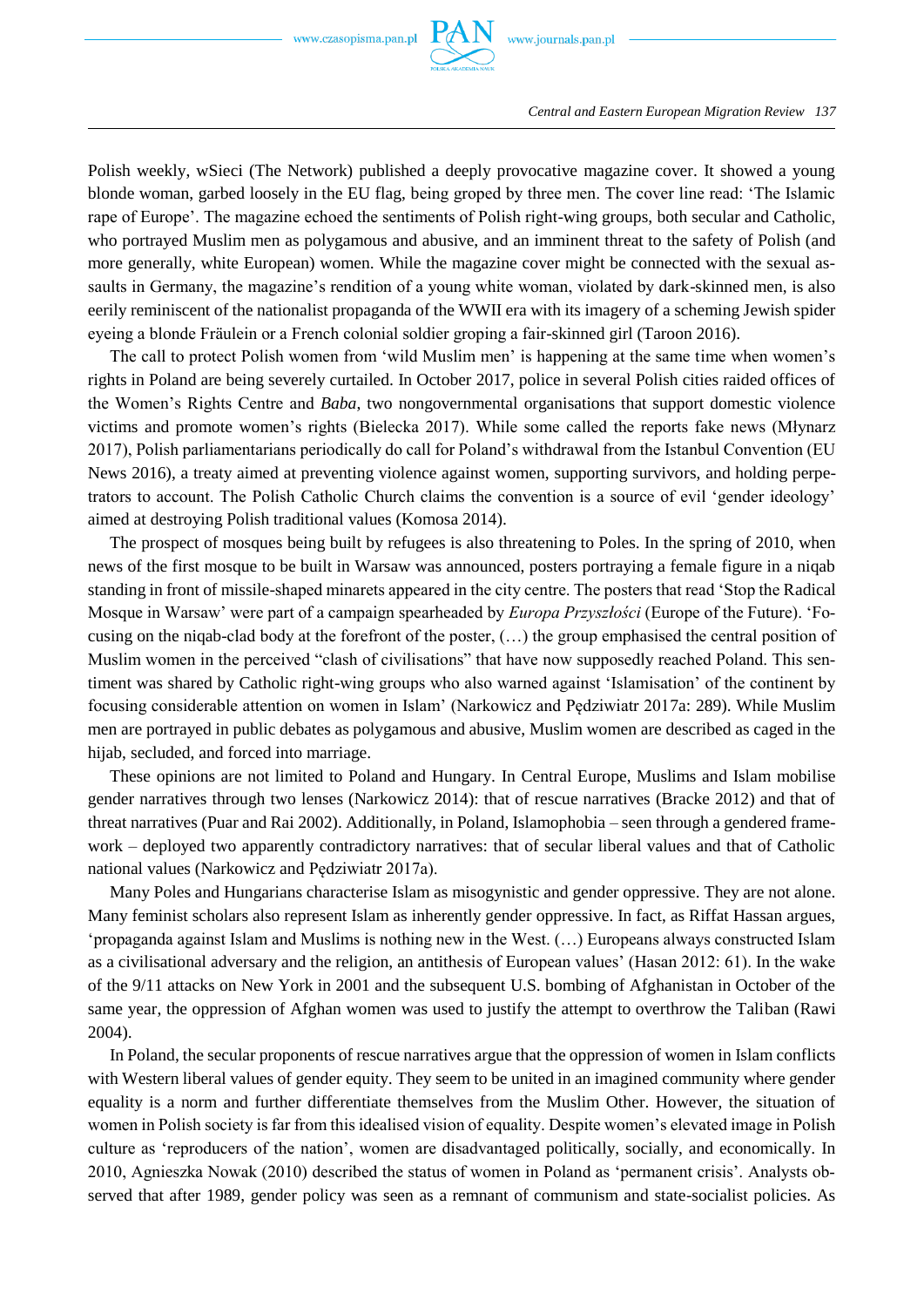www.czasopisma.pan.pl



a result, the 1989 transformation reinforced the traditional vision of women as mothers and wives, their marginalisation in the public sphere as well as the rise of anti-feminist discourses and problems with achieving women's emancipation (Szelewa 2011; Warat 2014). Recent protests – Black Monday in 2016 and Black Tuesday in 2017 – brought thousands of women (and some male allies) to the streets to protest restrictions on women's rights, including access to abortion and other reproductive health solutions.

By and large, Polish youths living in Poland are not afraid of economic consequences of migration. Only 6.3 per cent are concerned about salary reductions and 12.6 per cent worry about losing jobs to refugees. Nonetheless, content analysis of social media platforms used by Poles living and working abroad – especially in the United Kingdom and Norway – suggests that the economic competition with refugees and migrants is quite pronounced in the minds of Polish migrants, young and old. They feel threatened by refugees and migrants from outside Europe both at home and abroad.

The debate about migration is quite engendered. Both Poles and Hungarians have been opposed to accepting male refugees. Władysław Kosiniak-Kamysz, the leader of the Polish People's Party, said: 'We'll never close the door to orphans, but let the young men fight for the freedom of their countries'. Indeed, much of the social media discourse focused on TV portrayals of young refugee men, talking on cell phones and wearing modern Western clothing. This was not the image Poles and Hungarians equated with being a refugee. The opinions expressed by many of our interviewees portrayed the young men as 'cowards' who did not want to fight for their country. If Poland and Hungary were to open their doors to refugees, they should admit only women and children, wrote many discussants on social media. Newspaper articles echoed these sentiments (Niezalezna.pl 2017; Pawlicki 2017).

The main fear Poles and Hungarians express is the fear of Islam. Seventy-three per cent of Poles in the Visegrád study expressed fear of Muslim refugees. Only 16 per cent would host Muslim refugees in their homes – 56 per cent find that idea unacceptable. In another study, 44 per cent of the surveyed Poles indicated that they dislike Muslims compared to 23 per cent who like them. Around 20 per cent of Poles did not wish to have a Muslim colleague or a neighbour, much less a family member. Half of the surveyed Poles rejected the idea of marrying a Muslim or welcoming a Muslim son or daughter-in-law to their family. According to a study on prejudices, Poles perceive Muslims and Arabs as incompetent and emotionally cold. Additionally, Poles associate Islam with terrorism (Stefaniak 2015). Eurobarometer research indicates that Poles and Hungarians fear terrorism more often than citizens of old member states (European Commission 2015). The Migration Research Institute published reports on security risks posed by Muslims in Europe, providing 'scientific' justification for the Hungarian government's anti-immigrant policies (MIT 2015).

There were also more balanced opinions, especially those expressed by Zoltan Szombathy, a professor of Islamic history at ELTE (Somogyi 2015), Zsolt Rostoványi, at the time Rector of Corvinus University (Rostoványi 2015), and Erzsébet N. Rózsa of the Hungarian Institute of Foreign Affairs (Hirado.hu 2016). They highlighted that the vast majority of Muslims denounce radicalism and that the integration challenges faced by some Muslim immigrants stem from socio-cultural and not religious issues. The general public did not pay much attention to these arguments. The question for the Catholic Poland and Christian Hungary remains: what happened to the biblical precept of welcoming the stranger? Both countries use Christianity to defend their stance, but it seems that they read the Bible very selectively. Interestingly, the call to 'welcome the stranger', through protection and hospitality, and to honour the stranger or those of other faiths with respect and equality, is deeply rooted in all major religions (UNHCR 2013) and adhered to by many refugee resettlement agencies, not just Christian ones (see https://www.hias.org/).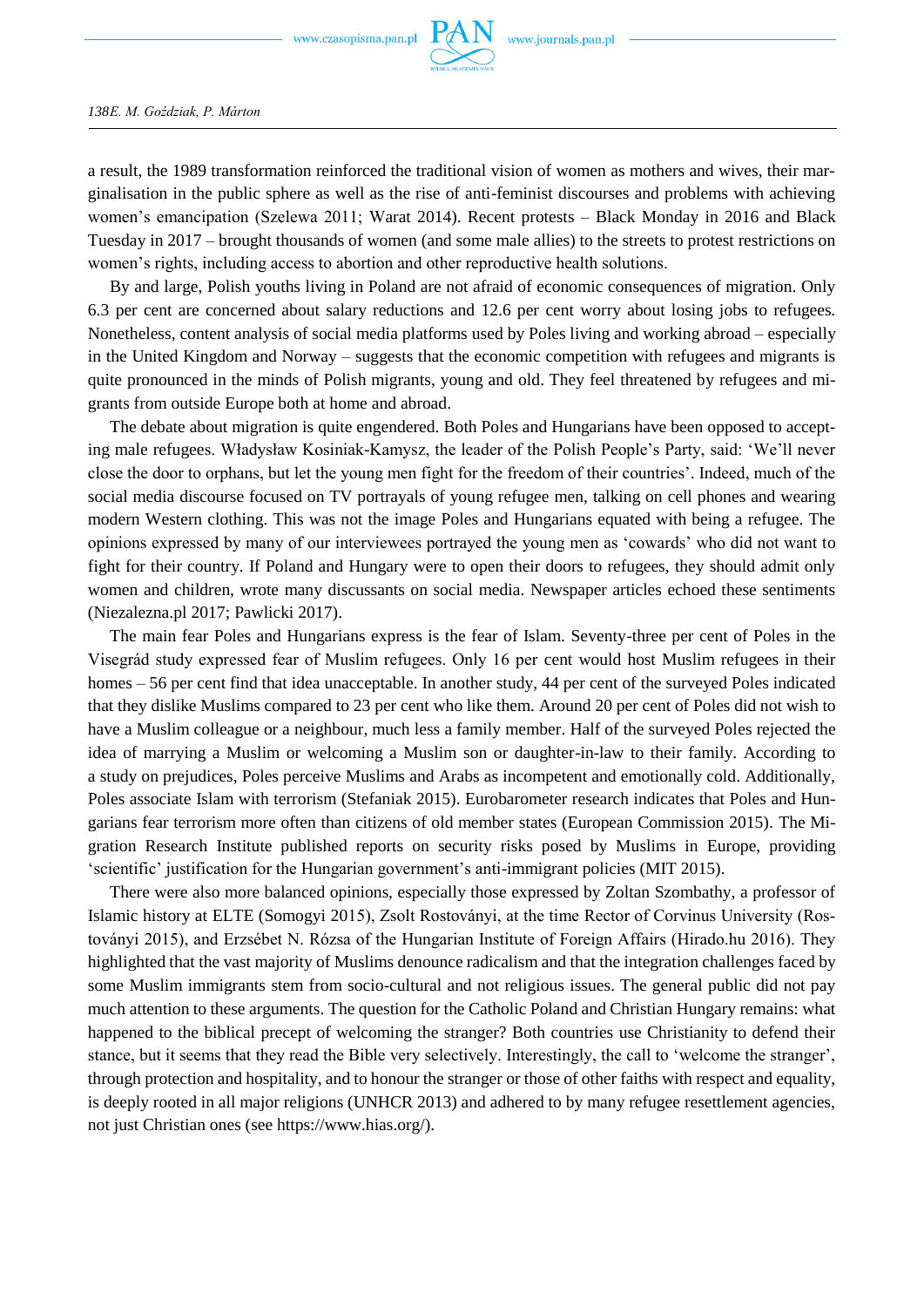

#### **What happened to welcoming the stranger, no matter what her religion?**

Blatantly disregarding the call issued by Pope Francis to welcome the strangers, many Hungarian and Polish clergy launched anti-Muslim refugees campaigns. Gyula Marfi, the Archbishop of Veszprem, called the refugees 'invaders' and 'Islamists' (Németh 2015) and asserted that the main reason for the migration of Muslim refugees is *jihad* (Barcsa and Máté-Tóth 2016). Bishop Laszlo Kiss-Riggo joined the choir and declared that the Pope was wrong to call for compassion and ignorant of the Muslim threat to Hungary's Christian character (Witte 2015). Bela Balas, Bishop of Koposvar, published an apocalyptic letter in the *Heti Válasz* magazine entitled '*Evening news from the European caliphate in the first century after Christianity*', where he evoked destruction of churches, persecution of Christian believers and priests, banning of pork and wine, censorship, and emigration of European citizens (Balás 2015). These attitudes resonate with the legacy of Ottokár Prohászka, Bishop of Székesfehérvár between 1905 and 1927 and prominent Anti-Semite ideologue, calling for the extermination of Jews whom he characterised as a festering disease on the body of Christian Hungary. Prohászka still has several standing statues and high schools named after him today.

Not all Hungarian clergy had negative attitudes towards the Pope's call to action. Péter Mustó, a Jesuit priest, and Csaba Böjte, a Franciscan monk, responded positively to Pope Francis' message of humanitarian responsibility towards refugees. István Bogárdi Szabó, the Bishop of the Hungarian Reformed Church's Synod, called for the expansion of the Refugee Mission. Miklós Beer, the Catholic Bishop of Vác, thought that Hungarians ought to be a lot more worried about Charlie Hebdo's liberal atheists' spirituality than about Muslims who pray three times a day and want to live by the Koran. Péter Ganec, a Lutheran Bishop, visited one of the refugee camps and called for compassion and assistance to refugees. Others, however, thought it was not their responsibility. The Hungarian Baptists believed that it was more important to invest in helping refugees in their countries of origin than providing assistance in Hungary. Leaders of several Hungarian Jewish communities publically empathised with the persecution faced by Muslim refugees, but called on governments of rich Arab countries to step up and help. They also emphasised the need for strict control of immigration but maintained that the decision should be in the hands of the Hungarian government (Barcsa and Máté-Tóth 2016).

In Poland, a country where Catholics comprise between 87 to 94 per cent of the population, the Pope's request to welcome refugees was met with scepticism and diplomatic reluctance. In an official response, the Polish Episcopate failed to indicate whether the Pontiff's call to action would be implemented or not. Instead, the Episcopate pushed the responsibility to help asylum seekers onto the Polish government. 'When it comes to a specific assistance to refugees in Poland, there is no doubt that the major initiative rests on the shoulders of secular power', stated the bishops' communique, issued in September 2015.

Some clergy were more direct in their opposition to refugee admissions. Archbishop Hoser, for example, stressed that Muslim refugees would face insurmountable challenges in understanding and accepting Christian values and therefore would not be able to integrate into Polish society. Archbishop Hoser clearly represents a conservative stance and thinks that isolating both religions is a preferred alternative to finding creative solution to ensure peaceful co-existence of Islam and Catholicism. Deacon Jacek Jan Pawłowicz goes further. On his Facebook page, he regularly posts hostile, often vulgar, sentiments insulting Islam and Arab refugees. He claims that Syrians would turn aggressive as soon as they are granted refugee status. 'These wild people – euphemistically called refugees – cannot respect anything, neither our rights nor culture', he wrote. Pawłowicz also called for women who support refugee admission to 'open their eyes'. 'Maybe when such a 'refugee' rapes them, then they will understand why they were so fiercely agitating for and for whom they opened the door to our Polish house', he wrote. While some Polish media outlets criticised Deacon Pawłowicz, the Episcopate has not initiated any investigation into his hate speech. Possibly the biggest offender is Jacek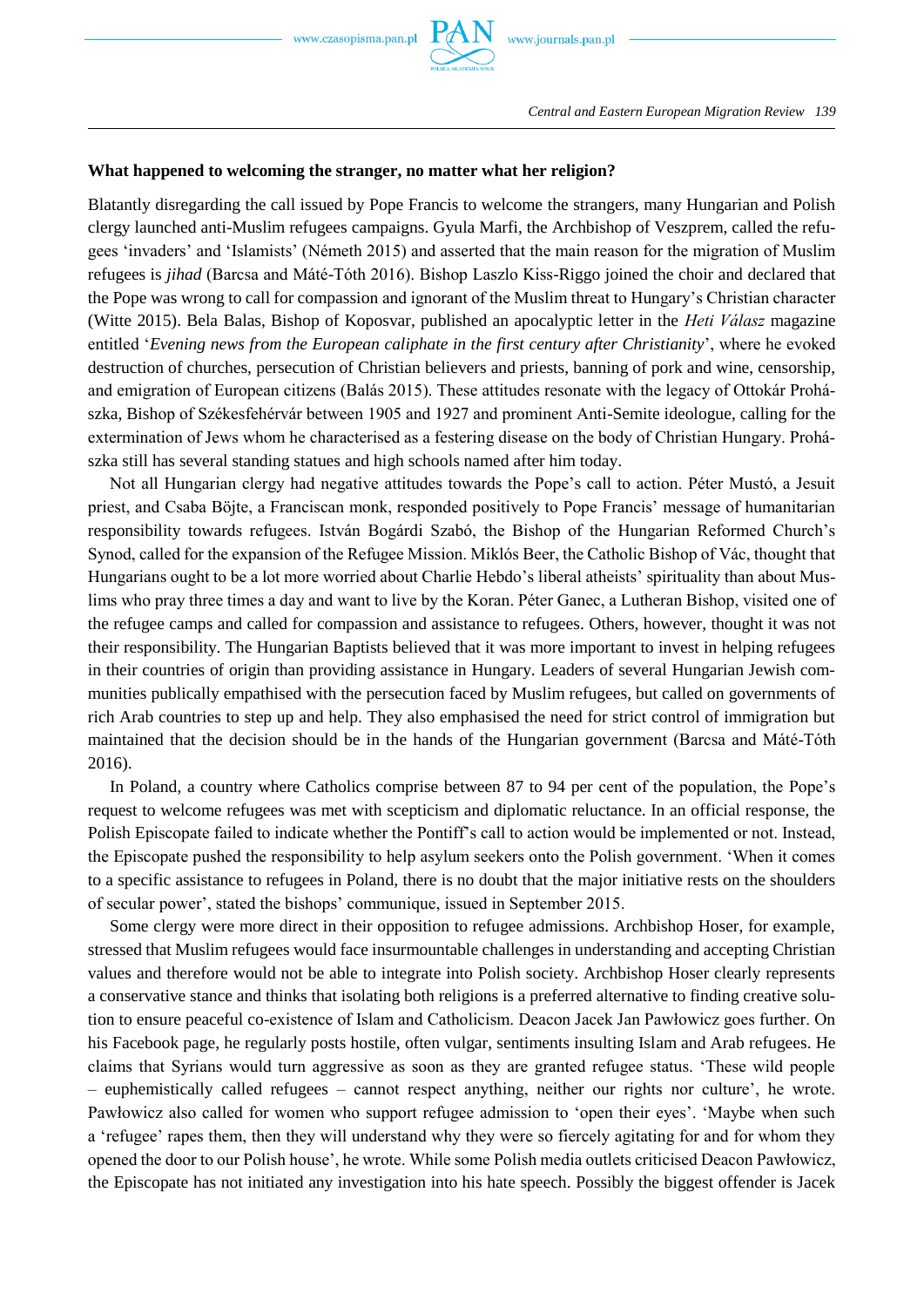

Międlar. This young priest, currently suspended by the Catholic Church, speaks at far-right rallies and incites Polish youth to face the enemies of the homeland and the enemies of the Church. During one of his speeches he said: 'You have to be a complete idiot if you don't see the danger that comes with the waves of migrants/occupants'. Recently, Międlar gained international notoriety when he was stopped by border officials after landing at Stansted airport, intending to speak at a meeting of the far-right 'Britain First' organisation. In a tweet, Międlar complained that he was a victim; all he wanted to do was to protect children from 'Muslim grooming gangs' (Tempest 2017).

Father Międlar's stance is not shared by all Polish clergy. The metropolitan of Wrocław, Archbishop Józef Kupny, has tweeted his support of Muslim refugees: 'We must not shut the doors to our brothers and sisters only because they believe differently than we do'. Bishop Tadeusz Pieronek, from the more liberal wing of the Church, told the *Rzeczpospolita* newspaper that accepting a few hundred asylum seekers isn't much of a problem for a country of 38 million. 'Not accepting refugees practically means resigning from being a Christian', he said. 'I'm ashamed of those who don't want to do their duty not just as Christians but as human beings'.

As we were writing this paper, the Polish Catholic Church organised a controversial prayer day on the borders surrounding the country. Parishioners from some 300 churches were bussed to border areas to pray the rosary on the feast day that marks the anniversary of the 1571 sea battle of Lepanto, a Christian victory over Ottoman Turks. Organisers said the prayer was not directed against anyone or anything; however, some commentators viewed the event as support for the Polish government's refusal to accept Muslim migrants. Just a few days before the prayer event, Archbishop Wojciech Polak, standing at an outdoor pulpit at Jasna Góra shrine in the city of Częstochowa, Poland's holiest Roman Catholic site, delivered a very different message to the president and prime minister seated before him: 'We must be open and compassionate and ready to help those most needy, weak and persecuted, migrants and refugees' (Scislowka 2017). Sceptics wonder if this is too little, too late.

## **From words to action**

In Poland, Islamophobia has been expressed for a number of years, mainly on the Internet. This is not surprising, given the relatively small number of Muslims living in the country. CBOS research on Internet content shows that over 80 per cent of comments about Middle Eastern and North African refugees were negative, while positive opinions constituted a mere six per cent (CBOS 2015a). Recently, however, the hatred of Muslims is increasingly demonstrated in actions aimed at Muslims or people mistakenly believed to be Muslim (Górak-Sosnowska 2016). Indeed, *Ośrodek Monitorowania Zachowań Rasistowskich i Ksenofobicznych* (Centre for Monitoring Racist and Xenophobic Behaviour) as well as the press have been documenting increased anti-Muslim attacks. The same toxic environment is also present in Hungary; it results from years of government propaganda. There have been several incidents of police being called to investigate 'suspicious' groups of people or individuals believed to be illegal migrants in a handful of cities around the country. These instances involved locals calling police to report a group of 'Negros and brown coloured men' wandering in the city of Cegléd, speaking a foreign tongue; they turned out to be tourists (Rényi 2018), a pair of Sri Lankan students working as volunteers at a home for disabled children in the outskirts of Budapest (Tóth 2017), and a woman walking home from the hairdresser with a scarf wrapped around her head on the street in the town of Csongrád (K.T. 2018).

Much of these actions are aimed at demonising and dehumanising Muslims. One initiative called for sending bacon to a local mosque in hopes of defiling the place of worship and causing Muslims to abandon it (Woźnicki 2014). Another involved sharing an Internet meme calling for Muslims to be sent to concentration camps (Szymanik 2015). Very few Poles – only 12 per cent – have ever met a Muslim (Stefaniak 2015), but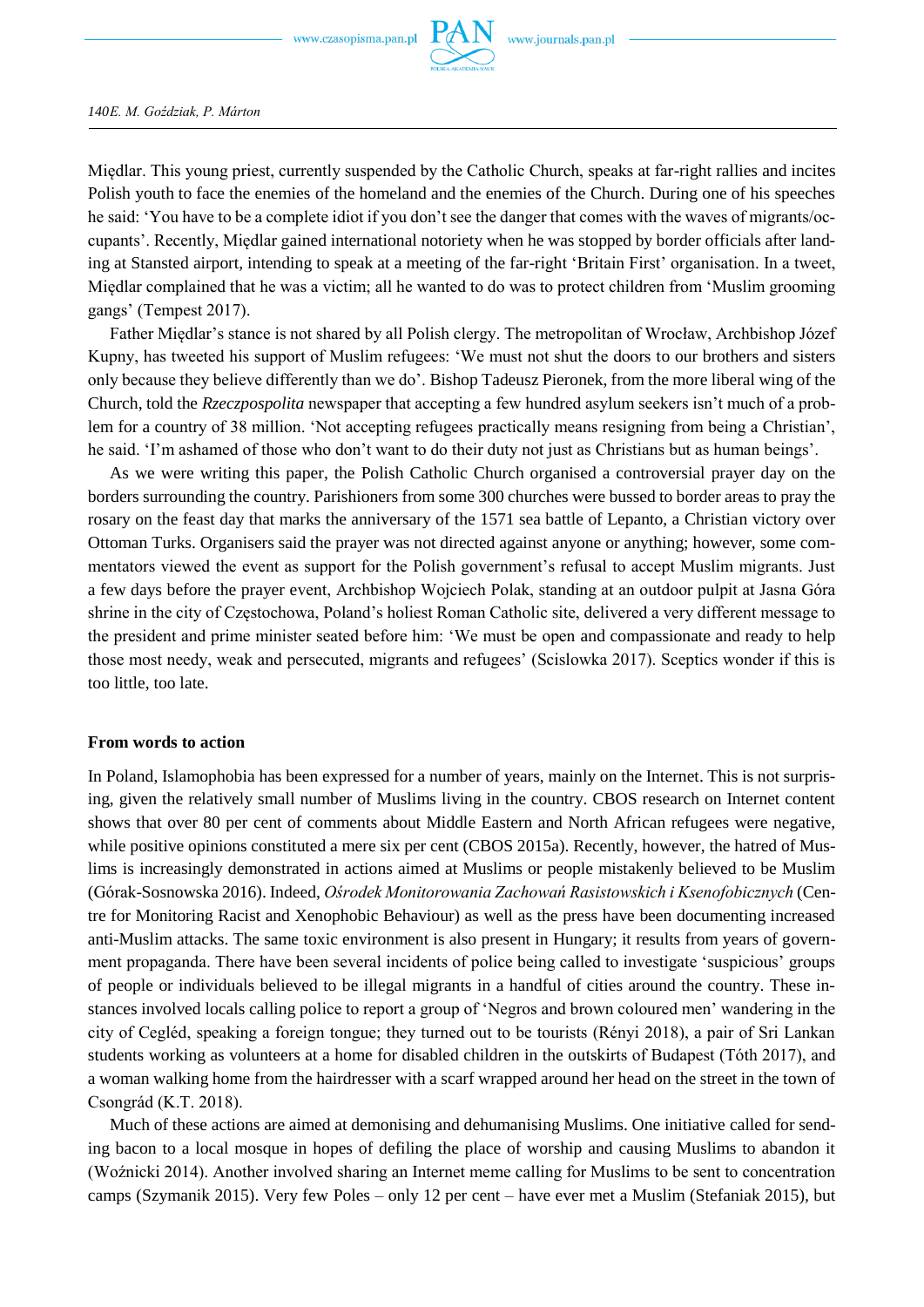

when they do, these encounters sometimes become violent as evidenced by the examples of 'foreign-looking' individuals being beaten by locals. In mid-September 2017, a young Chechen woman bringing her son to a day care in Warsaw was severely beaten by a father of a child that attends the same childcare facility. A passer-by who tried to defend the young mother was cursed out by the perpetrator. The same day, in Cracow, a young Egyptian working in a neighbourhood kebab restaurant was attacked by three Polish men in their 20s who shouted that Ahmed and Allen, the owner of the kebab joint, ought to 'go where they came from', because 'there is no room for the likes of them in Poland'. One study in Łomża, the location of a camp housing Chechen refugees, indicated that direct contact with refugees decreased a level of acceptance of Muslims (Bilewicz 2011). This contradicts the findings of the surveys conducted by the German Marshall Fund, which assert that people who know immigrants and are friends with refugees are more likely to have favourable opinions about migrants (GMF 2014). However, the authors of the Łomża study concluded that the contact was very superficial (Bilewicz 2011). We have observed the same phenomenon among Polish migrants to the United Kingdom, Germany, or Sweden, who often work alongside Muslims, but don't bother to get to know them. Instead, they tell tall tales about the dangers that await non-Muslims in predominantly Muslim neighbourhoods, especially women who can be attacked and raped at a moment's notice (on-going field research among Polish migrants in Europe).

It is often said that older people are more conservative and less open to Others. In Poland, the opposite seems to be true. According to a recent opinion poll, 59 per cent of Poles between the ages of 18 to 24 believed that Islam causes danger compared to 37 per cent of Poles age 65 and older (CBOS 2015b). Young Poles were also found to be more prone to accept anti-Islamic hate speech and felt more insecure in the company of Muslims (Stefaniak 2015). Available surveys have not analysed differences of opinion between men and women, although most available research, including our own, indicates that gender plays an important role in the anti-immigrant debates and incidents.

## **Towards solutions and resolutions**

This exploratory study aimed at identifying expressions of anti-immigrant sentiments in public discussions. As we showed above, it is not difficult to find such attitudes. Many have been well documented. Research shows that there are many publications on Islamophobia and more broadly xenophobia in Hungary and in Poland – several of them informed this paper – but far fewer practical resources on how to affect a paradigm shift and change people's attitudes towards refugees and immigrants, especially Muslim newcomers. Agnieszka Zielonka, a Polish psychologist, says that the situation Poles are now facing, namely the possibility of hosting non-Christian refugees, is new, and therefore they do not know how to behave. Instead of soberly analysing the situation, she adds, they observe their Central European neighbours and follow suit (cited in Wasik 2016).

Ironically, both Poles and Hungarians have a long history of seeking refuge in many countries. Starting in 1942, the port city of Pahlevi (now known as Anzali) became the main landing point for Polish refugees entering Iran from the Soviet Union, receiving up to 2 500 refugees per day. General Anders evacuated 74 000 Polish troops, including approximately 41 000 civilians, many of them children, to Iran. In total, over 116 000 refugees were relocated to Iran. Approximately 5 000–6 000 of the Polish refugees were Jewish (Holocaust Encyclopaedia online n.d.). In the wake of the Hungarian Revolution of 1956, close to 200,000 Hungarians crossed into Austria. About 30 000 of these refugees were airlifted to the United States (Pastor 2016). In the early 1980s, thousands of Polish asylum seekers passed through camps in Austria and Germany to seek a new home in Europe, Canada, and the United States. Somehow, this history seems to be forgotten in the contemporary discourses.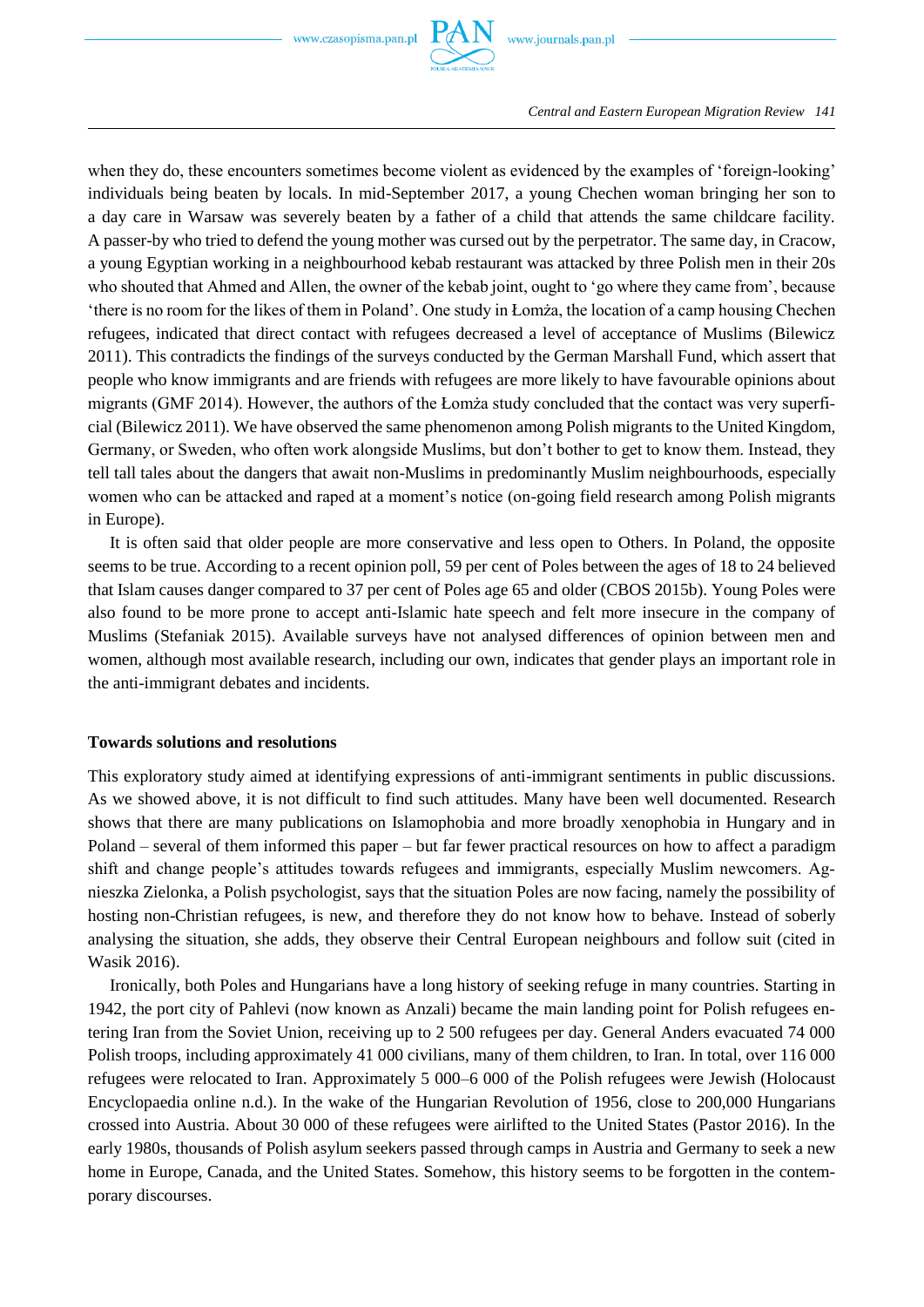

In the remainder of this paper, we offer a few examples of possible strategies aimed at improving Poles' and Hungarians' attitudes towards newcomers. Perhaps they will become a springboard for new, creative strategies.

Contrary to popular belief, not all countries with a long history of welcoming immigrants officially endorse multiculturalism. Canada does, but the United States does not. Yet, the US government has developed a legal framework that protects newcomers and guarantees them a broad array of rights. Some of these rights have been ruthlessly curtailed by the current administration, but their decades-long existence provides the basis for protection of immigrants and contestation in the courts of law. In 2016, Poland's right-wing government scrapped a state council tasked with combating racism. Despite an increase in hate crime in the country (Bieńkowski and Świderska 2017; Patzer 2016), many xenophobic actions are not being prosecuted.

Most policy-makers – in Europe and elsewhere – favour integration, but integration policies are not a substitute for actions at the community level, where the web of local relationships determines the immigrants' experience and affects local attitudes towards newcomers. Advocates and service providers working with migrants suggest that individuals who have personal contact with immigrants have more immigrant-friendly attitudes than persons without such contact. Staff at Migrant Info Point in Poland and members of MigSzol (Migrant Solidarity) in Hungary, for example, organise a lot of informal initiatives, such as international picnics and cultural evenings, to share examples of migrants' cuisine, music, and poetry with local populations. Research confirms the viability of such simple strategies. The more arenas in which the contact is made, the greater the goodwill, says a Norwegian researcher Svein Blom (2010). For example, the proportion of people who believe that most immigrants abuse the social welfare system drops from 40 per cent among persons with no contact with immigrants to 18 per cent among those who are acquainted with immigrants. Correspondingly, the proportion who believe that most immigrants make an important contribution to the society increases from 60 per cent among persons with no contact with immigrants to over 80 per cent among people with contacts with immigrants in three or more arenas. Blom observes:

*Attitudes are more positive among respondents who know a large number of immigrants, and who have frequent contact with them (daily). Whether it is the contact with immigrants that generates positive attitudes, or whether it is the positive attitudes that generate contact is unclear. It is most likely to be both*  (Bloom 2010: 145).

The conflict in Łomża mentioned above led to the closing of the refugee camp. However, a few refugees decided to stay and live in the town. A local Foundation 'Ocalenie' (Rescue) organised several information and anti-discrimination campaigns, sporting and artistic events, and a celebration of Refugee Day. Thanks to these actions, the inhabitants of Łomża had a real opportunity to meet and interact with their new neighbours, and to understand their history and needs. As a result, the level of prejudice has fallen in the city. Once again it turned out that personal contact has the power to demolish interpersonal walls.

The power of information and knowledge cannot be underestimated. In the Fall of 2016, Polish anthropologists and ethnologists organised a national convention in Poznań, during which they developed a manifesto against xenophobia, racism and hate speech:

*As representatives of ethnology and social and cultural anthropology, we feel special responsibility for the shape of knowledge about culture and society, and we are increasingly concerned about the growing ignorance about migration, refugees, multiculturalism, and national, ethnic or religious identities present in public debate, media, education and politics, read the manifesto.*

They also vowed to disseminate information about different cultures and groups of migrants.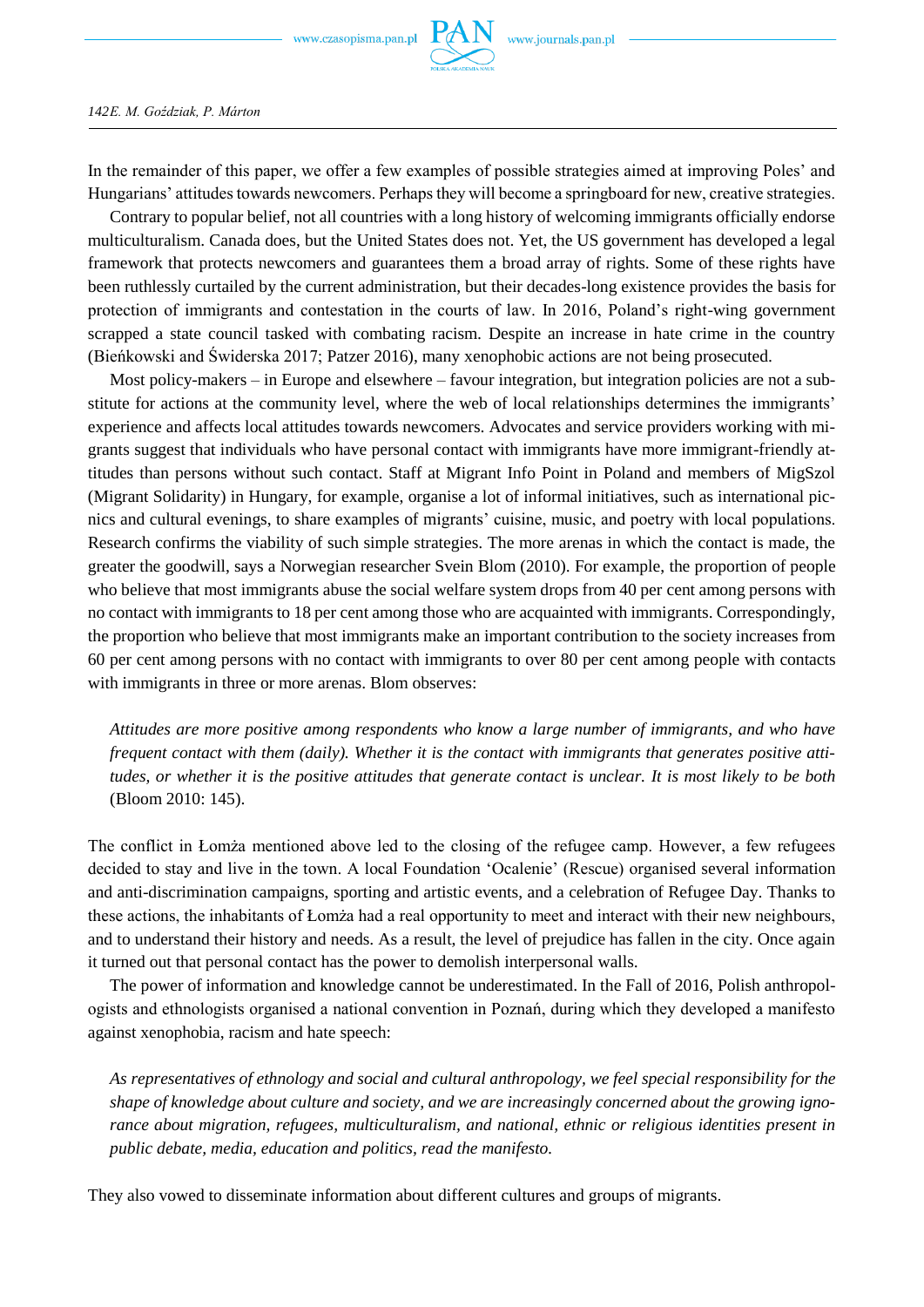

In addition to scholars, especially migration scholars, the news media significantly influence the popular perceptions of refugees and migrants, in some cases reinforcing stereotypes. Poles and Hungarians using social media to debate the refugee situation often rely on media stories that have not been vetted. They also tend to cite almost exclusively stories from foreign or diaspora press related to terrorism and other extreme cases of violence involving individuals that are perceived to be foreign-born. There is a need for a more balanced portrayal by Polish media of migration issues at home and abroad. The same holds true for Hungary, where the national service broadcaster and one of the two largest private television stations owned by a Fidesz oligarch are widely seen to be little more than mouthpieces in pushing Fidesz propaganda. There is a need for human interest stories about the refugee flight. A culture of exchange of reliable, balanced information about refugees and migrants is crucial. If the 'them' versus 'us' logic is continuously amplified for short-sighted political purposes as is the case in both countries, there is a real danger of xenophobia, hatred and narrow mindedness becoming the social norm in Polish and Hungarian societies.

## **Notes**

<sup>1</sup> The Treaty of Trianon was the peace agreement of 1920 to formally end World War I between most of the Allies of WWI and the Kingdom of Hungary, the latter being one of the successor states to Austria-Hungary.

<sup>2</sup> See articles by Laszlo Seres, publicist of the Hungarian weekly, Heti Világgazdaság (HVG).

<sup>3</sup> At least 14 jihadi terrorists responsible for the 2015 Paris and Brussels attacks entered Schengen through Hungary and spent several weeks in Budapest before continuing on to Belgium (lemonde.fr 2016).

<sup>4</sup>We monitored the page over a period of two weeks: one week prior and one week after the referendum. During this period, page administrators posted between 1 to 10 posts each day, with posting frequency drastically decreasing following the referendum. The last posts to be published on the page prior to 9 pm were recorded since we assumed users to be most active during the evening hours.

## **Funding**

Research that informs this paper was generously supported by the George Soros Visiting Chair in Public Policy programme at the Central European University in Budapest, Hungary.

## **Conflict of interest statement**

No potential conflict of interest was reported by the authors.

## **ORCID IDs**

Elżbieta M. Goździak **https://orcid.org/0000-0002-8793-0379** Péter Márton **b** https://orcid.org/0000-0002-7173-9019?lang=en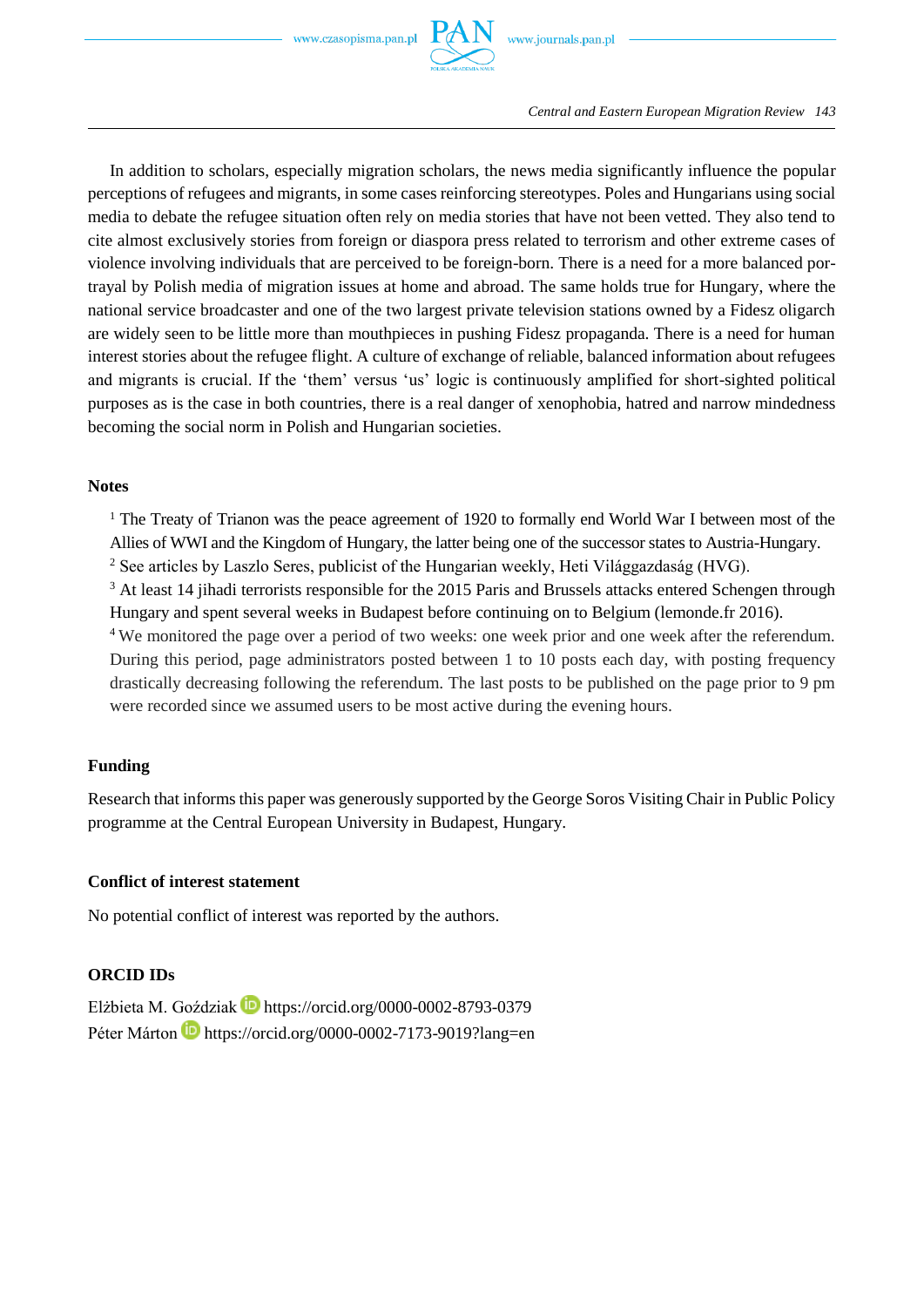

## **References**

- Anarki (2015). *Belső Szerkesztői Utasításra nem Szerepelhetnek Gyerekek a Közszolgálati Tévé Menekültes Anyagaiban*. Online: https://444.hu/2015/08/25/belso-szerkesztoi-utasitasra-nem-szerepelhetnek-gyerekek -a-kozszolgalati-teve-menekultes-anyagaiban/ (accessed: 28 May 2018).
- Anderson B. (2006). *Imagined Communities: Reflections on the Origins and Spread of Nationalism*. New York: Verso.
- Ács D. (2018). *Most Jön Csak a Java. Kíméletlen Kormányzati Össztűz Zúdul Vona Gáborra*. Online: https://444.hu/2016/12/09/most-jon-csak-a-java-kimeletlen-kormanyzati-ossztuz-zudul-vona-gaborra (accessed: 26 May 2018).
- Balás B. (2015). 'Esti Híradó Az Európai Kalifátusból a Kereszténység Utáni I. Század Idején'. *Heti Válasz*, 4 November. Online: http://valasz.hu/itthon/esti-hirado-az-europai-kalifatusbol-a-keresztenyseg-utani-i-sz azad-idejen-115918 (accessed: 16 October 2017).
- Barcsa K., Máté-Tóth A. (2016). The Hungarian Religious Leaders' Statements from the Beginning of the Migration. *Occasional Papers on Religion in Eastern Europe* 36(3): Article 2.
- Bayrlakli E., Hafez F. (eds) (2015). *European Islamophobia Report*. Istanbul: SETA.
- Behr M., Fata E., Kulcsar A., Lassu I., Nagy S. (2002). Who Is Hungarian? Attitudes Towards Immigration, Ethnicity and Nationality in Rural Hungary. *East European Quarterly* 36(3): 281–299.
- Bielecka A. (2017). Poland No Friend to Women. Government Refuses to Fund Women's Support Groups. *Human Rights Watch*, 3 December. Online: https://www.hrw.org/news/2017/12/03/poland-no-friendwomen (accessed: 2 March 2018).
- Bieńkowski M., Świderska A. (2017). *Postawy wobec imigrantów i uchodźców: panel badań społecznych*. Warsaw: Centrum Badan nad Uprzedzeniami.
- Bilewicz M. (2011). *Stosunek do uchodźców. Możliwości zmiany*. Warsaw: Centrum Badań nad Uprzedzeniami.
- Billiet J., Maddens B., Beerten R. (2003). National Identity and Attitude Toward Foreigners in a Multinational State: A Replication. *Political Psychology* 24(2): 241–257.
- Billig M. (1995). *Banal Nationalism*. London: Sage.
- Blaszkiewicz K. (n.d.). *Polska mistrzem rasizmu i ksenofobii, czyli jak nas widzi syryjski uchodźca. To może nam się nie spodobać*. Online: http://natemat.pl/176543,polska-najbardziej-rasistowskim-krajem-swiatato-sie-moze-nam-nie-spodobac (accessed: 30 April 2018).
- Blom S. (2010). Attitudes Towards Immigrants and Immigration, in: K. Henriksen, L. Østby, D. Ellingsen (eds), *Immigration and Immigrants 2010*, pp. 133–150. Oslo–Kongsvinger: Statistics Norway.
- Bracke S. (2012). From 'Saving Women' to 'Saving Gays': Rescue Narratives and Their Dis/Continuities. *European Journal of Women's Studies* 19(2): 237–252.
- Brubaker R. (1992). *Citizenship and Nationhood in France and Germany.* Cambridge, MA: Harvard University Press.
- Brubaker R. (1996). *Nationalism Reaffirmed: Nationhood and the National Question in New Europe*. Cambridge: Cambridge University Press.
- CBOS (2012). *Społeczne postawy wobec wyznawców różnych religii*. Warsaw: Fundacja Centrum Badania Opinii Społecznej.
- CBOS (2015a). *O uchodźcach w przededniu unijnego szczytu poświęconego kryzysowi imigracyjnemu*. Warsaw: Fundacja Centrum Badania Opinii Społecznej.
- CBOS (2015b). *Postawy wobec Islamu i muzułmanów.* Warsaw: Fundacja Centrum Badania Opinii Społecznej.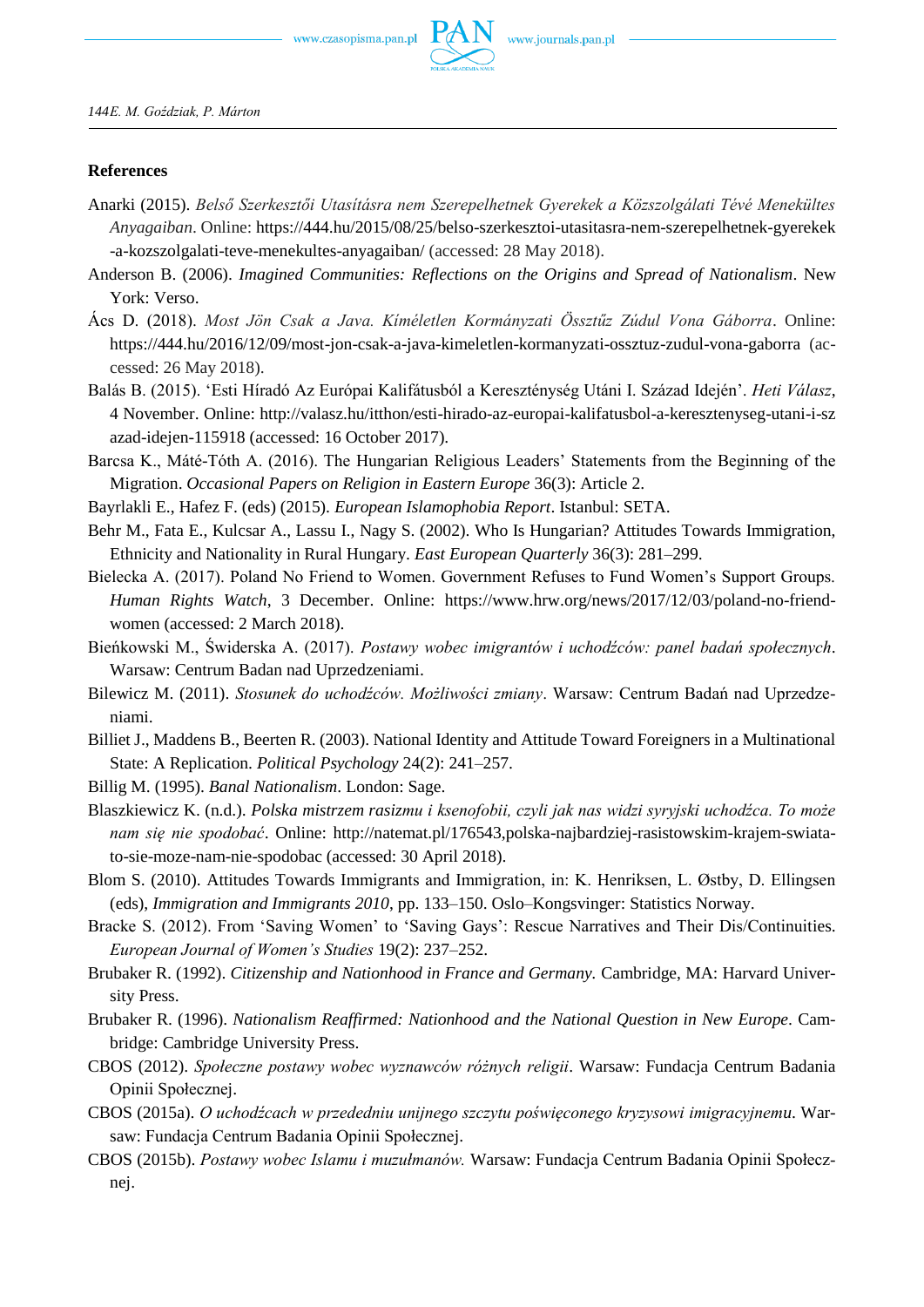

- CBOS (2017). *Stosunek Polaków do przyjmowania uchodźców*. Warsaw: Fundacja Centrum Badania Opinii Społecznej.
- Cienski J. (2017). *Why Poland Doesn't Want Refugees. An Ethnically Homogenous Nation Battles EU Efforts to Distribute Asylum Seekers*. Online: http://www.politico.eu/article/politics-nationalism-and-religion-expl ain-why-poland-doesnt-want-refugees/ (accessed: 26 May 2017).
- Cieśla J. (2016). Znaki plemienne. *Polityka*, 9 August. Online : https://archiwum.polityka.pl/art/znaki-plemien ne,451703.html (accessed : 15 June 2018).
- Csepeli G., Örkény A. (2000). Hungary: State of a Nation Obsessed by Threatened Extinction, in: L. Hagendoorn, H. Dekker, R. Farnen (eds), *European Nations and Nationalism: Theoretical and Historical Perspectives*, pp. 373–394. Aldershot: Ashgate.
- Curp T. D. (2006). *A Clean Sweep? The Politics of Ethnic Cleansing in Western Poland, 1945–1960*. Rochester: University of Rochester Press.
- *Daily News Hungary* (2016). Orbán Holds Talks with Religious Leaders. *Daily News Hungary*, 2 June. Online: http://bit.ly/2bDCB4p (accessed: 26 May 2017).
- Darnton J. (1981). Anti-Semitism Without Jews? A Polish Riddle. *The New York Times*, 15 March. Online: https://www.nytimes.com/1981/03/15/weekinreview/anti-semitism-without-jews-a-polish-riddle.html (accessed: 29 April 2018).
- Davis N. (1981). *God's Playground: A History of Poland*. Oxford: Oxford University Press.
- Dijk van T. A. (1993). Principles of Critical Discourse Analysis. *Discourse and Society* 4(2): 249–283.
- Downe‐Wamboldt B. (1992). Content Analysis: Method, Applications, and Issues. *Health Care for Women International* 13(3): 313–321.
- Dull S. (2016). *Elárulta Végre a Kormány, Mennyibe Került a Kvótakampány*. Online: http://index.hu/belfo ld/2016/10/04/elarulta\_vegre\_a\_kormany\_mennyibe\_kerult\_a\_kvotakampany/ (accessed: 26 May 2017).
- Dziąćko K. (n.d.). Mniejszości etniczne w Polsce Tatarzy. Online: http://www.etnologia.pl/polska/teksty/mn iejszosci-etniczne-w-polsce-tatarzy.php (accessed: 27 May 2017).
- Előd F. (2018). *Orbán Megpróbálja a Lehetetlent*. Online: https://index.hu/gazdasag/2018/04/26/demografia\_ nepesedes\_csaladpolitika\_2018/ (accessed: 26 May 2018).
- EU News (2016). *Call on the Polish Government to Reconsider its Intention to Withdraw from the Istanbul Convention*. Online: http://www.europarl.europa.eu/news/en/press-room/20161214IPR56095/istanbul-con vention-polish-government-asked-to-reconsider-intention-to-withdraw (accessed: 30 April 2018).
- European Commission (2015). *Standard Eurobarometer 83*. Online: http://ec.europa.eu/commfrontoffice/publ icopinion/archives/eb/eb83/eb83\_en.htm (accessed: 15 May 2017).
- Eurostat (2015). *Asylum in the EU*. Online: http://ec.europa.eu/eurostat/documents/2995521/6751779/3-20032 015-BP-EN.pdf/35e04263-2db5-4e75-b3d3-6b086b23ef2b (accessed: 15 May 2017).
- Éltető A., Völgyi K. (2013). 'Keleti Nyitás' a Számok Tükrében-Külkereskedelem Ázsiával. *Külgazdaság*, 57(7–8): 67–104.
- Fábián T., Német T. (2016). *Vona Erős Feltételekhez Kötötte az Alkotmánymódositás Támogatását*. Online: http://index.hu/belfold/2016/10/18/vona\_keresztulhuzta\_orban\_szamitasait (accessed: 21 September 2017).

Fekete L. (2016). Hungary: Power, Punishment, and the 'Christian-National Idea'. *Race & Class* 57(4): 39–53.

- Fox J. E., Miller-Idriss C. (2008). Everyday Nationhood. *Ethnicities* 8(4): 536–576.
- Galent M., Kubicki P. (2010). Invisible Revolution. How the Urban Way of Life Is Transforming the Identities of Poles, in: M. Góra, Z. Mach (eds), *Collective Identity and Democracy. The Impact of EU Enlargement,*  pp. 205–249. Oslo: Arena.
- Galent M., Kubicki P. (2012). New Urban Middle Class and National Identity in Poland. *Polish Sociological Review* 3(179): 385–400.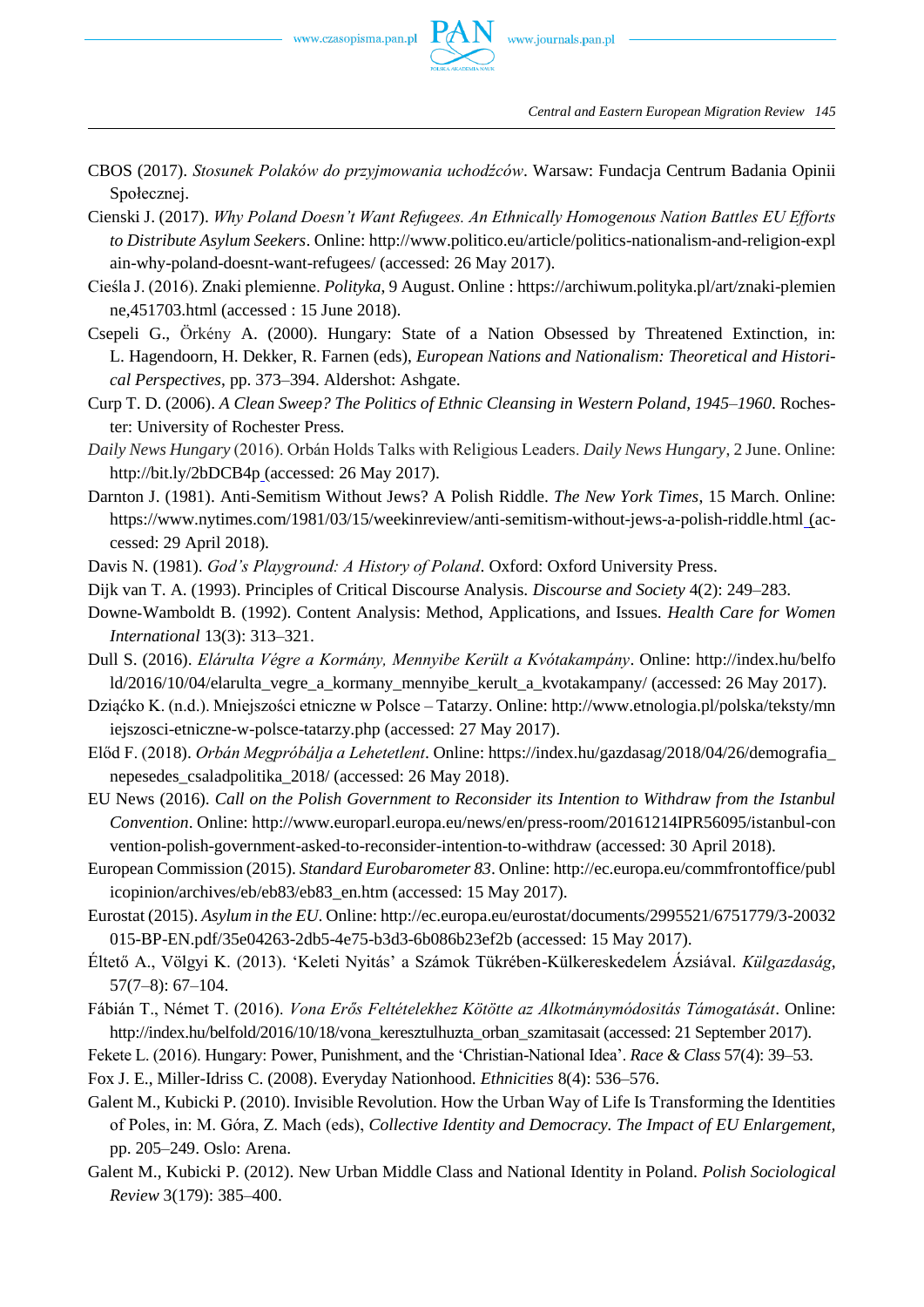

*146E. M. Goździak, P. Márton*

- Gellner E. (1983). *Nations and Nationalism.* Ithaca, NY: Cornell University Press.
- Gilicze B. (2014). *Mi az Osmagyar? Egy új Hagyomány Nyomában*. Online: http://www.origo.hu/tudomany/2 0141007-hagyomanyorzes-magyarorszag-neprajz-szubkulturak-nemzet-kurultaj-bosztorpuszta.html (accessed: 1 May 2018).
- GMF (2014). *Transatlantic Trends: Mobility, Migration and Integration. Key Findings from 2014*. Online: http://www.gmfus.org/publications/transatlantic-trends-mobility-migration-and-integration (accessed: 15 June 2017).
- Goździak E. (2016). *Biała Emigracja*: Variegated Mobility of Polish Care Workers. *Social Identities* 22(1): 26–43.
- Goździak E. (2017). Let's Make Europe Great Again! *Anthropology News*, 6 March. Online: http://www.anthr opology-news.org/index.php/2017/03/06/lets-make-europe-great-again/ (accessed: 15 June 2017).
- Goździak E., Nowak L. (2012). Ten obcy. Stosunek Wielkopolan do cudzoziemców. *Przegląd Wielkopolski* 1(95): 17–28.
- Górak-Sosnowska K. (2016). Islamophobia Without Muslims? The Case of Poland. *Journal of Muslims in Europe* 5(2): 190–204.
- Grodź S. (2010). Christian-Muslim Experiences in Poland. *Exchange* 39(3): 270–284.
- GUS (2016). *Informacja o rozmiarach i kierunkach czasowej emigracji z Polski w latach 2004–2015*. Online: https://stat.gov.pl/obszary-tematyczne/ludnosc/migracje-zagraniczne-ludnosci/informacja-o-rozmiarach-ikierunkach-emigracji-z-polski-w-latach-20042015,2,9.html (accessed: 30 April 2018).
- Haraszti M. (1978). *Worker in a Worker's State*. New York: Universe Books.
- Haraszti M. (2015). *Behind Viktor Orbán's War on Refugees in Hungary*. Online: http://www.huffingtonpost.c om/miklos-haraszti/viktor-orban-hungary-refugees\_b\_8100906.html (accessed: 14 September 2017).
- Hasan M. (2012). Feminism as Islamophobia: A Review of Misogyny Charges against Islam. *Intellectual Discourses* 20(1): 55–78.
- Haszán Z. (2018a). *A Fidesz Egyik Facebook-Katonája Elmesélte, Milyen Virtuális Hadsereget Hozott Létre a Part*. Online: https://444.hu/2018/01/30/a-fidesz-egyik-facebook-katonaja-elmeselte-milyen-virtualis-ha dsereget-hozott-letre-a-part (accessed: 26 May 2018).
- Haszán Z. (2018b). *A Fidesz Kedden Kipróbálta a Teljes Facebook-Hadseregét*. Online: https://444.hu/2018/0 1/31/a-fidesz-kedden-kiprobalta-a-teljes-facebook-hadsereget (accessed: 26 May 2018).
- Herczeg M. (2018). *Államosították a Mémgyárat*. Online: https://444.hu/2018/03/16/allamositottak-a-mem gyarat (accessed: 26 May 2018).
- Hirado.hu (2016). *N. Rózsa Erzsébet: Ne Tegyünk Egyenlőségjelet a Terroristák és a Migránsok Közé!* Online: https://www.hirado.hu/2016/03/23/n-rozsa-erzsebet-ne-tegyunk-egyenlosegjelet-a-terroristak-es-a-migran sok-koze/ (accessed: 1 May 2018).
- Holocaust Encyclopaedia online (n.d.). *Polish Refugees in Iran during World War II*. Online: https://www.ush mm.org/wlc/en/article.php?ModuleId=10008210 (accessed: 15 June 2017).
- Holy L. (1996). *The Little Czech and the Great Czech Nation: National Identity and the Post-Communist Social Transformation*. Cambridge: Cambridge University Press.
- Institutul National De Statistică (2011). *Recensă[mân](https://en.wikipedia.org/wiki/%C3%82)tul Populatiei si al Locuintelor, [Populația Stabilă pe Sexe](http://www.recensamantromania.ro/wp-content/uploads/2013/07/sR_Tab_31.xls)  și Grupe de Vârstă – [Județe, Municipii, Orașe, Comune](http://www.recensamantromania.ro/wp-content/uploads/2013/07/sR_Tab_31.xls)*. Online: https://www.google.hu/url?sa=t&rct=j&q =&esrc=s&source=web&cd=1&cad=rja&uact=8&ved=0ahUKEwjRuuyT9fTWAhVMblAKHVOoC08Q FggpMAA&url=http%3A%2F%2Fwww.recensamantromania.ro%2Fwp-content%2Fuploads%2F2013% 2F07%2FsR\_Tab\_8.xls&usg=AOvVaw0lVkYpJPxXuCpl6YdzjytN (accessed: 21 September 2017).
- Jenne E. K. (2016). *How Populist Governments Rewrite Sovereignty and Why*. Online: https://www.ceu.edu/sit es/default/files/attachment/event/15587/erinjennepolberg-consec-2016.pdf (accessed: 14 September 2017).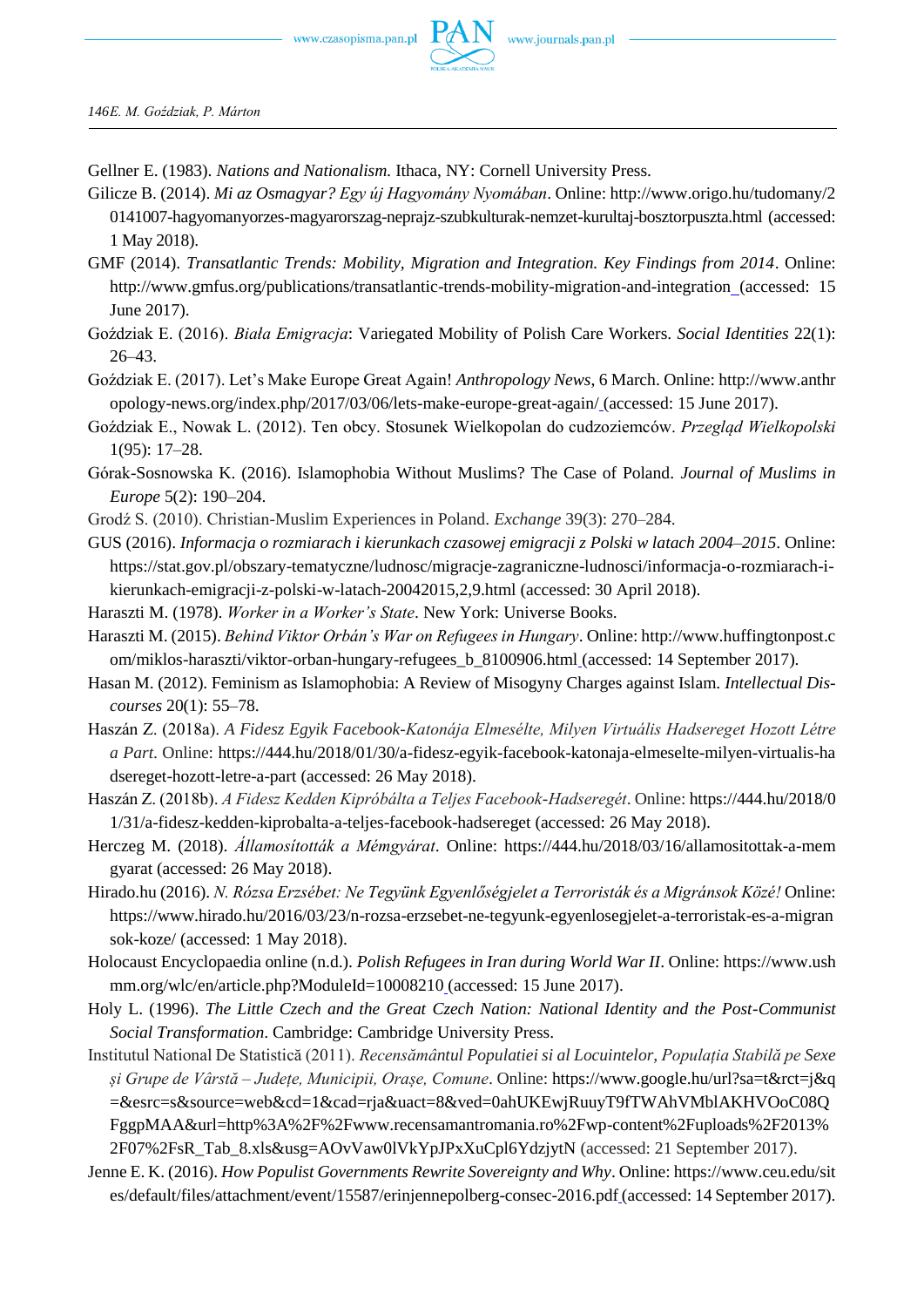

*Central and Eastern European Migration Review 147*

- Kaczmarczyk P., Okólski M. (2008). Demographic and Economic Impacts of Migration on Poland. *Oxford Review of Economic Policy* 24(3): 600–625.
- Kaczyński J. (2016). *Silna Polska w Europie. Czat z Jarosławem Kaczyńskim*. Online: https://www.youtube.co m/watch?v=RlwmaTLlLj4 (accessed: 15 June 2017).
- Kiss B. (2016). Orbán, Vona, Gyurcsány. Politikai Vezetők Integrációs Tevékenysége a Migrációs Válság Idején. *Politikatudományi Szemle* 25(3): 10–32.
- Komosa A. (2014). *Co ma gender do przemocy wobec kobiet? Konwencja o zwalczaniu przemocy ciągle dzieli*. Online: http://natemat.pl/117841,co-ma-gender-do-przemocy-wobec-kobiet-europejska-konwencja-o-zwa lczaniu-i-zapobieganiu-przemocy-wobec-kobiet-wciaz-budzi-kontrow (accessed: 30 April 2018).
- Koncz T., Polyák A. (2015). *Ők Tartják Életben a Menkülteket*. Online: http://www.origo.hu/itthon/nagyhasab/ 20150706-heti-betevo-menekultek-etelo-osztas.html (accessed: 26 April 2018).
- Kormány.hu (2015). *Tájékoztató a Pénzbeli és Természetbeni Szociális Ellátásokat Érintő, 2015. Március 1-Jétől Hatályos Változásokról*. Online: http://www.kormany.hu/download/e/49/30000/T%C3%A1j%C3 %A9koztat%C3%B3%20alapszolg%C3%A1ltat%C3%A1st%20ny%C3%BAjt%C3%B3k%20r%C3%A9 sz%C3%A9re%20a%20szoci%C3%A1lis%20ell%C3%A1t%C3%A1sok%20v%C3%A1ltoz%C3%A1sai r%C3%B3l.pdf (accessed: 26 May 2018).
- Krippendorff K. (1989). Content Analysis, in: E. Barnouw, G. Gerbner, W. Schramm, T. L. Worth, L. Gross (eds), *International Encyclopedia of Communication*, pp. 403–407. New York, NY: Oxford University Press.
- Krippendorff K. (2004*). Content Analysis: An Introduction to Its Methodology* (2nd edition). Thousand Oaks, CA: Sage.
- KSH.hu (n.d.). *Magyarországra Érkezett Menedékkérők és a Nemzetközi Védelemben Részesülők Száma*. Online: http://www.ksh.hu/docs/hun/xstadat/xstadat\_evkozi/e\_wnvn001.html (accessed: 26 May 2018).
- Kubik J. (1994). *The Power of Symbols against the Symbols of Power*. University Park: Pennsylvania State Press.
- K. T. (2018). *Migránsfrász: Fejére Terített Sálja Miatt Igazoltattak egy Csongrádi Nőt.* Online: https://mno.hu/belfold/migransfrasz-fejkendoje-miatt-igazoltattak-egy-csongradi-not-2456715 (accessed: 1 May 2018).
- Lampland M. (1995). *The Object of Labour: Commodification in Socialist Hungary*. Chicago: University of Chicago Press.
- *Lemonde.fr* (2016). *Comment les Terroristes des Attentats de Paris et de Bruxelles se sont Infiltrés en Europe*. Online: http://www.lemonde.fr/attaques-a-paris/article/2016/11/12/comment-les-terroristes-des-attentatsde-paris-et-de-bruxelles-se-sont-infiltres-en-europe\_5030004\_4809495.html?xtmc=budapest&xtcr=1 (accessed: 21 September 2017).
- Mach Z. (1993). *Symbols, Conflicts, and Identity*. Albany: State University of New York.
- Mach Z. (1997). Heritage, Dream, and Anxiety: The European Identity of Poles, in: Z. Mach, D. Niedźwiedzki (eds), *European Enlargement and Identity*, pp. 33–50. Cracow: Universitas.
- Magyarország Kormánya (2015). *Nemzeti Konzultáció a Bevándorlásról és a Terrorizmusról, Konzultáció Eredményei*. Online: http://www.kormany.hu/download/4/d3/c0000/Bev%20konzult%C3%A1ci%C3%B3 %20eredm%C3%A9nyei.pdf (accessed: 21 September 2017).
- Mandiner.hu (2012). *Akik nem Fogadják el a Sszövetségi Politikát, Távozzanak a Pártból!* Online: http://mandiner.hu/cikk/20121208\_kdnp\_akik\_nem\_fogadjak\_el\_a\_szovetsegi\_politikat\_tavozzanak\_a\_partbol (accessed: 15 September 2017).
- Miller-Idriss C. (2009). *Blood and Culture: Youth, Right-Wing Extremism, and National Belonging in Contemporary Germany*. Durham, NC: Duke University Press.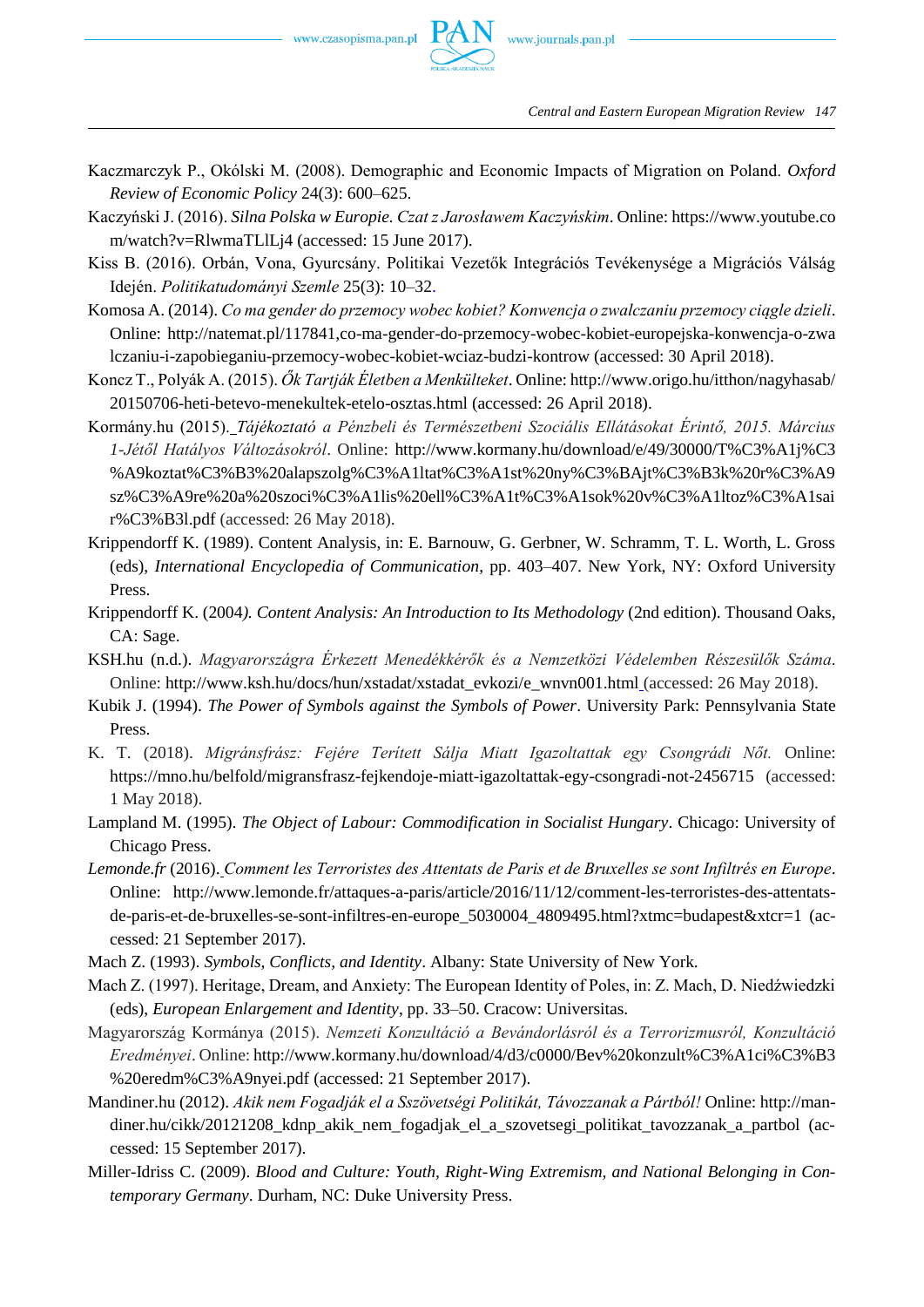

*148E. M. Goździak, P. Márton*

- Mno.hu (2016). *Orbán Bejelentette Az Alkotmánymódositást*. Online: https://mno.hu/belfold/orban-bejelentet te-az-alkotmanymodositast-1364743 (accessed: 15 September 2017).
- MIT (2015). Migrációkutató Intézetet Alapít a Századvég. *HVG.hu*, 11 September. Online: http://bit.ly/2bTdoDB (accessed: 14 September 2017).
- Miśkiewicz S. M. (1988). Social and Economic Rights in Eastern Europe, in: G. R. Urban (ed.), *Social and Economic Rights in the Soviet Bloc*, pp. 47–72. New Brunswick: Transaction Books.
- Młynarz W. (2017). *Nowoczesna rozprzestrzenia 'fake news'? Kulisy manipulacji w sprawie 'zastraszania kobiecych organizacji*. Online: http://www.stefczyk.info/wiadomosci/polska/czy-nowoczesna-rozprzestrze nia-fake-news-kulisy-manipulacji,21339145062 (accessed: 18.06.2018).
- Molnár C., Attila J., Péter K. (2011). A Szélsőjobboldal Iránti Társadalmi Kereslet Növekedése Magyarországon. *Politikatudományi Szemle* 1(2): 53–82.
- Narkowicz K. (2014). *Unveiling Feminism: Women's Rights Discourses in Polish Islamophobia*. Paper delivered at the conference titled 'CBEES Annual Conference', Stockholm, Sweden, 4–5 December.
- Narkowicz K., Pędziwiatr K. (2017a). Saving and Fearing Muslim Women in Post-Communist Poland: Troubling Catholic and Secular Islamophobia*. Gender, Place, and Culture: A Journal of Feminist Geography* 24(2): 288–299.
- Narkowicz K., Pędziwiatr K. (2017b). *Why Are Polish People so Wrong About Muslims in Their Country?* Online: https://www.opendemocracy.net/can-europe-make-it/kasia-narkowicz-konrad-pedziwiatr/why-are -polish-people-so-wrong-about-muslims-in (accessed: 30 April 2018).
- Neuendorf K. A. (2002). *The Content Analysis Guidebook*. Thousand Oaks, CA: Sage.
- Németh B. F. (2015). Isten Helyét Elfoglalták a Bálványok-Márfi Gyula Veszprémi Érdek az Iszlám Térhódításáról és a Kereszténységről. *Veol.hu*, 25 October. Online: http://bit.ly/2bRKaSV (accessed: 14 September 2017).
- Niezalezna.pl (2017). *Przyjmijmy tylko kobiety i dzieci? Błaszczak obnaża kłamstwa Platformy*. Online: http://niezalezna.pl/99058-przyjmijmy-tylko-kobiety-i-dzieci-blaszczak-obnaza-klamstwa-platformy (accessed: 7 May 2018).
- Nowak A. (2010). *Women's Status in Poland: A Permanent Crisis*. Warsaw: Social Watch.
- Örkény A. (2005). Hungarian National Identity. Old and New Challenges. *International Journal of Sociology* 35(4): 28–48.
- Pall Z., Sayfo O. (2016). *Why an Anti-Islam Campaign Has Taken Root in Hungary, a Country with Few Muslims*. Online: http://visegradrevue.eu/why-an-anti-islam-campaign-has-taken-root-in-hungary-a-country-with-few-muslims/ (accessed: 15 September 2017).
- Pastor P. (2016). The American Reception and Settlement of Hungarian Refugees in 1956–1957. *Hungarian Cultural Studies* 9: 197–205.
- Patzer H. (2016) *Wzrost ksenofobii w Polsce w obliczu napływu uchodźców do Europy. Próba analizy*. Online: http://www.ekspert.info-migrator.pl/warto-poczytac-ekspert/3026-wzrost-ksenofobii-w-polsce-w-obliczunaplywu-uchodzcow-do-europy-proba-analizy (accessed: 7 May 2018).
- Pawlicki J. (2017). *Wojna PiS z Unią Europejską o uchodźców*. Online: http://www.newsweek.pl/polska/polityka/wojna-pis-z-unia-europejska-o-uchodzcow,artykuly,410575,1.html (accessed: 7 May 2018).
- Pędziwiatr K. (2015). Islamophobia in Poland 2015 Report, in: E. Bayrakli, F. Hafez (eds), *European Islamophobia Report*, pp. 425–441. Istanbul: SETA.
- Pohl K. (2003). Jak pracowaliśmy w Iraku. *Głos Szczeciński*, 9 May. Online: http://www.gs24.pl/wiadomosci/r egion/art/5079006,jak-pracowalismy-w-iraku,id,t.html (accessed: 30 April 2018).
- Political Radical (2014). A Jobbik és Irán Kapcsolata. *Political Radical*, 31 March. Online: http://bit.ly/2bTbp2i (accessed: 15 September 2017).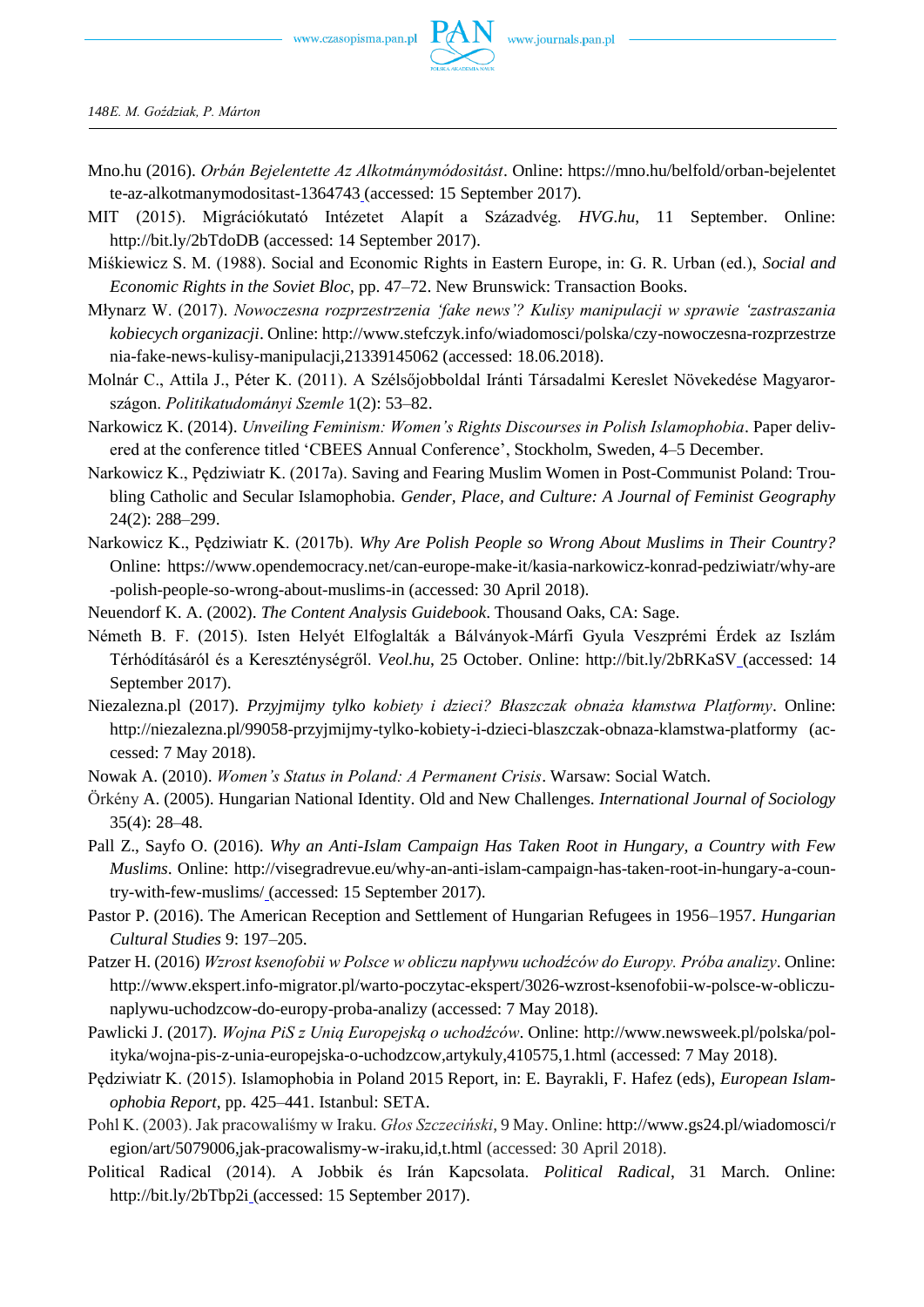- Porter-Szűcs B. (2016). *Hostility to Islam in France and Poland*. Online: http://porterszucs.pl/2016/07/19/hostility-islam-france-poland/ (accessed: 26 May 2017).
- Puar J. K., Rai A. (2002). Monster, Terrorist, Fag: The War on Terrorism and the Production of Docile Patriots. *Social Text* 20(3): 117–148.
- Rawi M. (2004). Rule of the Rapists. *The Guardian*, 12 February. Online: https://www.theguardian.com/world /2004/feb/12/afghanistan.gender (accessed: 26 May 2017).
- Ráti J. (2018). *Al Dzsazíra: Kézivezérelt Propaganda Megy a Magyar Közmédiában*. Online: https://index.hu/b elfold/2018/valasztas/2018/02/24/al\_jazeera\_fidesz\_orban\_viktor\_kovacs\_zoltan\_dan\_nolan\_propaganda \_mtva/ (accessed: 26 May 2018).
- Rényi P. D. (2018). *Rendőrt Hívtak a Színesbőrű Túristákra a Migránsoktól Rettegő Ceglédiek*. Online: https://444.hu/2018/01/06/rendort-hivtak-a-szinesboru-turistakra-a-migransoktol-rettego-ceglediek (accessed: 1 May 2018).
- Ries N. (1997). *Russian Talk: Culture and Conversation During Perestroika*. Ithaca: Cornell University Press.
- Rostoványi Z. (2015). *A Menekülteknek Ehhez Nincs Közük*. Online: http://168ora.hu/itthon/a-menekulteknekehhez-nincs-kozuk-22847 (accessed: 1 May 2018).
- Rynkowski M. (2015). Churches and Religious Communities in Poland with Particular Focus on the Situation of Muslim Communities. *Insight Turkey* 17(1): 143–169.
- Saltman E. M. (2014). European Crisis Discourses: The Case of Hungary, in: T. Murray-Leach (ed.), *Crisis Discourses in Europe. Media EU-Phemisms and Alternative Narratives*, pp. 21–25. London: The London School of Economics.
- Sax W. S. (1998). The Hall of Mirrors: Orientalism, Anthropology, and the Other. *American Anthropologist* 100(2): 292–301.
- Scislowka M. (2017). Catholic Leaders Are Trying to Correct Anti-Migrant Policies of Poland's Government. *America. The Jesuit Review*, 18 September. Online: https://www.americamagazine.org/politics-society/20 17/09/18/catholic-leaders-are-trying-correct-anti-migrant-policies-polands (accessed: 15 October 2017).
- Simon L. (2015). Szaporodjunk! *Népszabadság Online*, 5 September. Online: http://nol.hu/video/lsimon-a-sz aporodasban-latja-a-jovot-1573295?utm\_source=mandiner&utm\_medium=link&utm\_campaign=mandine r\_201601 (accessed: 5 May 2017).
- Snyder D. (2017). *Anti-Semitism Spikes in Poland – Stoked by Populist Surge against Refugees*. Online: https://forward.com/news/world/360967/anti-semitism-spikes-in-poland-stoked-by-populist-surge-against -refugees/ (accessed: 29 April 2018).
- Sojda A. (2017). *Nawet sto ataków na obcokrajowców dziennie – tak w Polsce kwitnie ksenofobia*. Online: https://www.polityka.pl/tygodnikpolityka/spoleczenstwo/1710550,1,nawet-sto-atakow-na-obcokrajowco w-dziennie--tak-w-polsce-kwitnie-ksenofobia.read (accessed 20 June 2018).
- Somogyi D. (2015). *Integrálhatóak Lesznek-e a Muszlim Menekültek Európában?* Online: https://vs.hu/kozele t/osszes/integralhatoak-lesznek-e-a-muszlim-menekultek-europaban-0928#!s4?utm\_source=mandiner&ut m\_medium=link&utm\_campaign=mandiner\_201805 (accessed: 1 May 2018).
- Stefaniak A. (2015). *Postrzeganie muzułmanów w Polsce: Raport z badania sondażowego*. Warsaw: Centrum Badan nad Uprzedzeniami.
- Szabó Z. (2014). *Ez Lenne a Magyar Dallas?* Online: https://index.hu/belfold/2014/06/22/ez\_lenne\_a\_magyar \_dallas/ (accessed: 1 May 2018).
- Szegő I. M. (2012). *Példátlan Megtorlásból Született a Kádár-Rendszer*. Online: http://www.origo.hu/tudoma ny/20120525-kadar-janos-1956-sortuzek-brusznyaiper-nagy-imre-peldatlan-megtorlasbol-szuletett.html (accessed: 1 May 2018).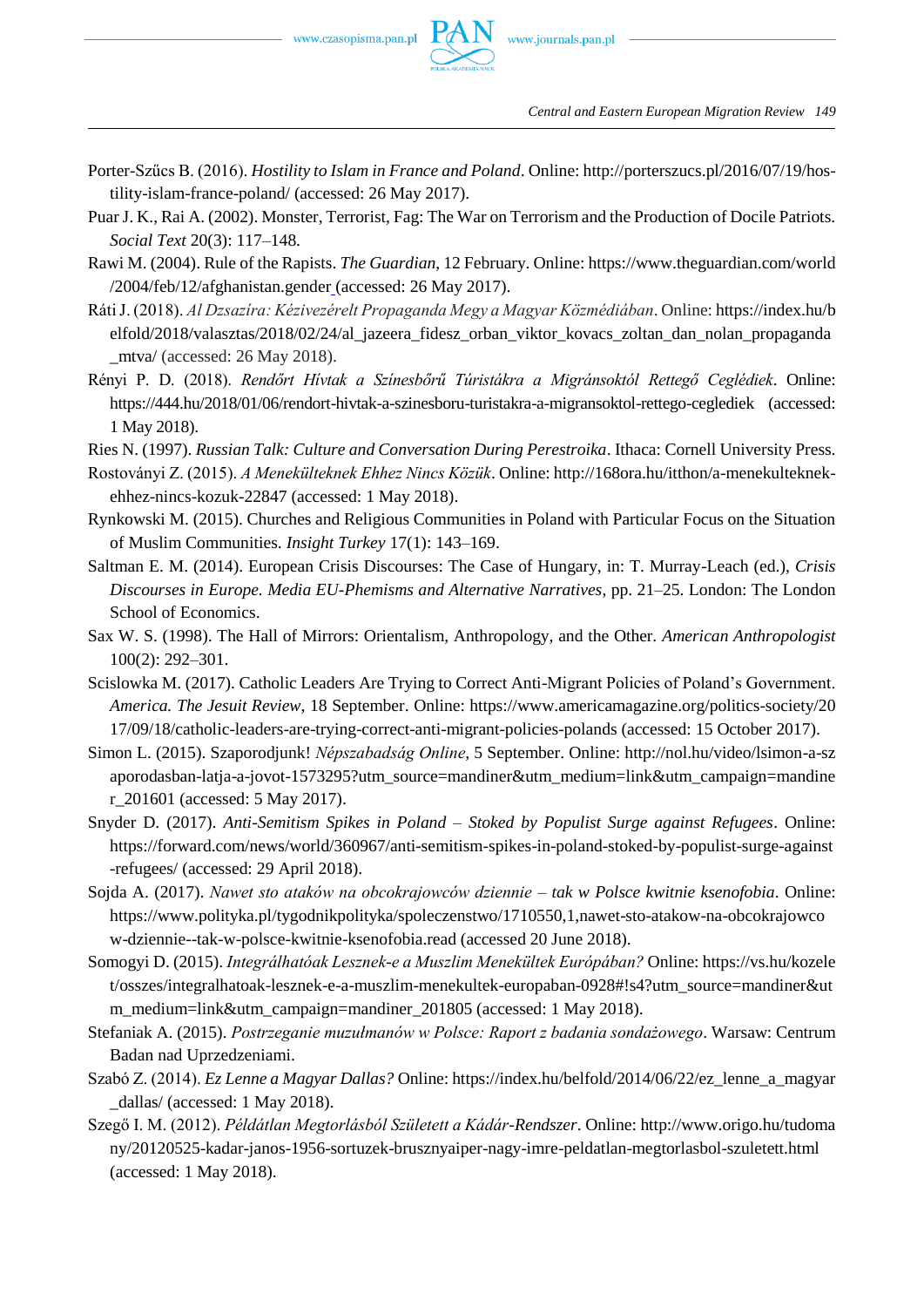

*150E. M. Goździak, P. Márton*

- Szelewa D. (2011). *The Policy on Gender Equality in Poland*. Online: http://www.europarl.europa.eu/document/activities/cont/201107/20110725ATT24649/20110725ATT24649EN.pdf (accessed: 5 May 2017).
- Szymanik G. (2015). Dlaczego 5 tys. Polaków polubiło mem z muzułmanami i torami do Birkenau? *Gazeta Wyborcza*, 29 July. Online: http://wyborcza.pl/duzyformat/1,127290,18447691,dlaczego-5-tys-polakowpolubilo-mem-z-muzulmanami-i-torami.html?disableRedirects=true (accessed: 15 September 2017).
- Taroon I. (2016). The So-Called 'Islamic Rape of Europe' is Part of a Long and Racist History. *The Washington Post*, 18 February. Online: https://www.washingtonpost.com/news/worldviews/wp/2016/02/18/the-socalled-islamic-rape-of-europe-is-part-of-a-long-and-racist-history/?utm\_term=.215a9b7ee349 (accessed: 15 September 2017).
- Tempest M. (2017). *Right-Wing Polish Priest Barred from Britain*. Online: https://www.euractiv.com/section/ freedom-of-thought/news/right-wing-polish-priest-barred-from-britain/ (accessed: 15 June 2017).
- Than K. (2018). Hungary Could Pass 'Stop Soros' Law Within a Month After Re-Electing Viktor Orban's Anti-Immigrant Government. *The Independent Online*, 9 April. Online: https://www.independent.co.uk/ne ws/world/europe/hungary-viktor-orban-ngo-ban-migration-security-risk-george-soros-ban-a8295731.html (accessed: 1 May 2018).
- Tharoor I. (2016). The So-Called 'Islamic Rape of Europe' Is Part of a Long and Racist History. *The Washington Post*, 18 February. Online: https://www.washingtonpost.com/news/worldviews/wp/2016/02/18/the-so-calledislamic-rape-of-europe-is-part-of-a-long-and-racist-history/?utm\_term=.853034263ae2 (accessed: 26 May 2017).
- Tóth B. (2017). *Migránsoknak Nézték, Majd Rendőrt Hhívtak a Sri Lanka-i Önkéntes Egyetemistákra*. Online: https://index.hu/mindekozben/poszt/2017/11/11/rendort\_hivtak\_a\_sri\_lanka-i\_egyetemistakra/ (accessed: 1 May 2018).
- Tóth J. (2003). *Tíz Tétel a Migrációs Politika Ellentmondásosságáról*. Online: https://www.google.com/url?sa =t&rct=j&q=&esrc=s&source=web&cd=1&ved=0ahUKEwjry6Cx8uTaAhWRr6QKHQmZDscQFggtM AA&url=http%3A%2F%2Fwww.demografia.hu%2Fkiadvanyokonline%2Findex.php%2Fdemografia%2 Farticle%2Fdownload%2F641%2F406&usg=AOvVaw2sjpTsCP0hwMmIui\_u7lZI (accessed: 1 May 2018).
- Tönnies F. (1957). *Community and Society* (Gemeinschaft und Gesellschaft). East Lansing: Michigan State University Press.
- Triandafyllidou A. (1998). National Identity and the 'Other'. *Ethnic and Racial Studies* 21(4): 593–612.
- UNHCR (2013). *Welcoming the Stranger: Affirmations for Faith Leaders*. Online: http://www.unhcr.org/en-us/protection/hcdialogue%20/51b6de419/welcoming-stranger-affirmations-faith-leaders.html (accessed: 30 April 2018).
- Verdery K. (1996). *What Was Socialism, and What Comes Next?* Princeton: Princeton University Press.
- Villányi K. (2015). Azt Akarjuk, Hogy Unokáink egy Európai Kalifátusban Éljenek? *Magyar Idök*, 14 November. Online: http://magyaridok.hu/belfold/azt-akarjuk-hogy-az-unokaink-egy-europai-kalifatusban-eljenek-5035/ (accessed: 15 June 2017).
- Visegrád Fund (2017). *Vision of Europe Through the Eyes of Young People from the States of the Visegrad Group*. Online: http://www.forum-leaders.eu/projekty/v4/vision\_of\_the\_europe\_throught\_the\_eyes\_of\_yo ung\_people\_from\_the\_states\_of\_the\_visegrad\_group.pdf (accessed: 14 September 2017).
- Wedel J. R. (1986). *The Private Poland: An Anthropologist Looks at Everyday Life*. New York: Facts on File Publications.
- Walicki A. (1998). Ernest Gellner and the 'Constructivist' Theory of Nation. *Harvard Ukrainian Studies* 22: 611–619.
- Warat M. (2014). *Development of Gender Equality Policies in Poland: A Review of Success and Limitations.* Cracow: Jagiellonian University.